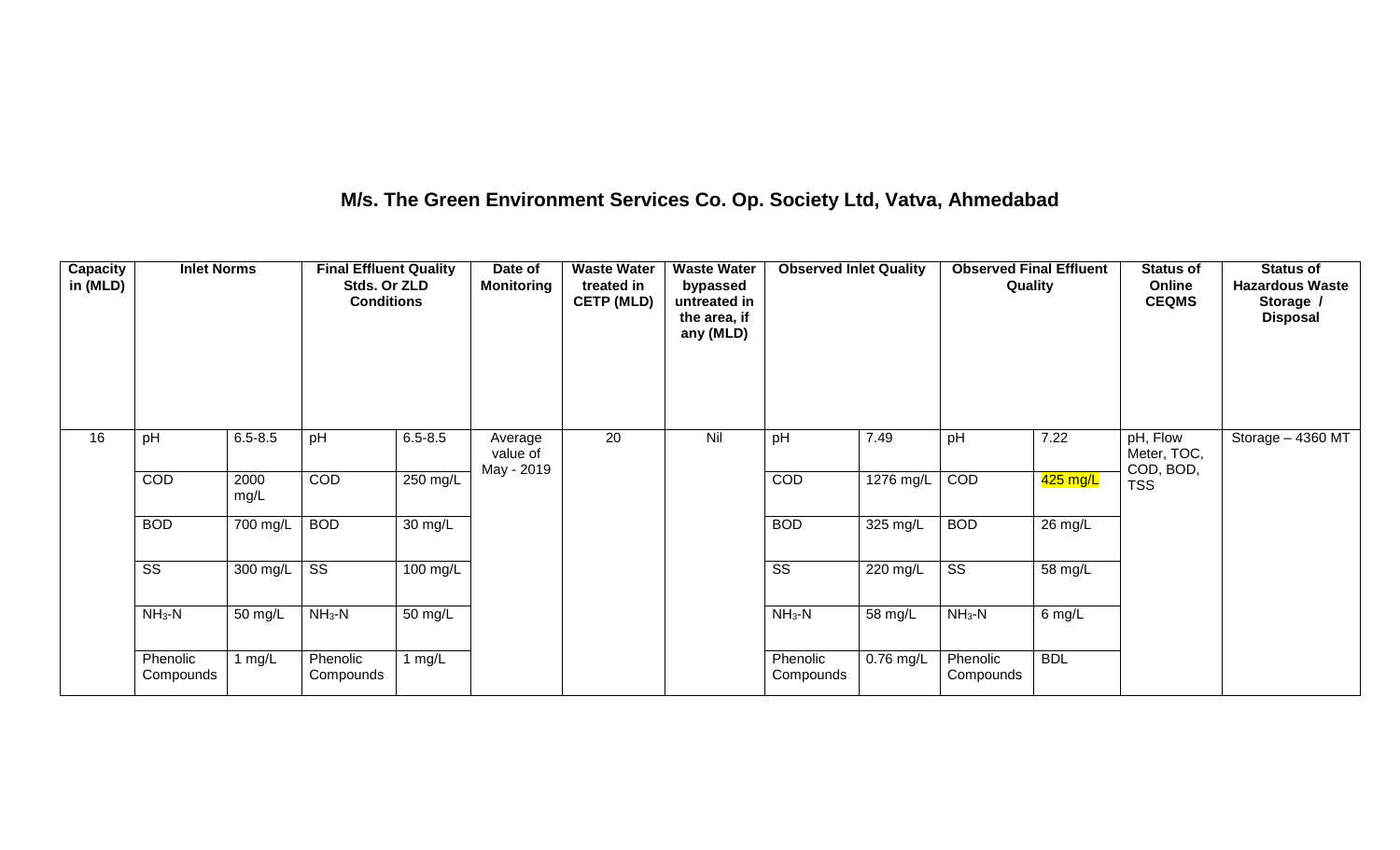## **M/s. Odhav Enviro Project Ltd., Odhav, Ahmedabad**

| Capacity<br>in (MLD) | <b>Inlet Norms</b>     |                    | <b>Final Effluent Quality</b><br>Stds. Or ZLD<br><b>Conditions</b> |                      | Date of<br><b>Monitoring</b>      | <b>Waste Water</b><br>treated in<br><b>CETP (MLD)</b> | <b>Waste Water</b><br>bypassed<br>untreated in<br>the area, if<br>any (MLD) | <b>Observed Inlet Quality</b> |             | <b>Observed Final Effluent</b><br>Quality |             | <b>Status of</b><br>Online<br><b>CEQMS</b>   | <b>Status of</b><br><b>Hazardous Waste</b><br>Storage /<br><b>Disposal</b> |
|----------------------|------------------------|--------------------|--------------------------------------------------------------------|----------------------|-----------------------------------|-------------------------------------------------------|-----------------------------------------------------------------------------|-------------------------------|-------------|-------------------------------------------|-------------|----------------------------------------------|----------------------------------------------------------------------------|
| 1.6                  | pH                     | $6.5 - 8.5$        | pH                                                                 | $6.5 - 8.5$          | Average<br>value of<br>May - 2019 | 1.00                                                  | Nil                                                                         | pH                            | 7.01        | pH                                        | 7.09        | Flow meter at<br>inlet & outlet,<br>COD, pH, | Storage - 70 MT                                                            |
|                      | COD                    | 2000<br>mg/L       | COD                                                                | $250 \text{ mg/L}$   |                                   |                                                       |                                                                             | COD                           | $663$ mg/L  | COD                                       | 318 mg/L    | TSS, BOD                                     |                                                                            |
|                      | <b>BOD</b>             | 700 mg/L           | <b>BOD</b>                                                         | 30 mg/L              |                                   |                                                       |                                                                             | <b>BOD</b>                    | 222 mg/L    | <b>BOD</b>                                | 49 mg/L     |                                              |                                                                            |
|                      | $\overline{\text{ss}}$ | $300 \text{ mg/L}$ | $\overline{\text{ss}}$                                             | $100 \text{ mg/L}$   |                                   |                                                       |                                                                             | $\overline{\text{ss}}$        | $560$ mg/L  | $\overline{\text{ss}}$                    | 52 mg/L     |                                              |                                                                            |
|                      | $NH3-N$                | 50 mg/L            | $NH3-N$                                                            | $\overline{50}$ mg/L |                                   |                                                       |                                                                             | $NH3-N$                       | $21$ mg/L   | $NH3-N$                                   | 3 mg/L      |                                              |                                                                            |
|                      | Phenolic<br>Compounds  | 1 mg/L             | Phenolic<br>Compounds                                              | 1 $mg/L$             |                                   |                                                       |                                                                             | Phenolic<br>Compounds         | $0.71$ mg/L | Phenolic<br>Compounds                     | $0.15$ mg/L |                                              |                                                                            |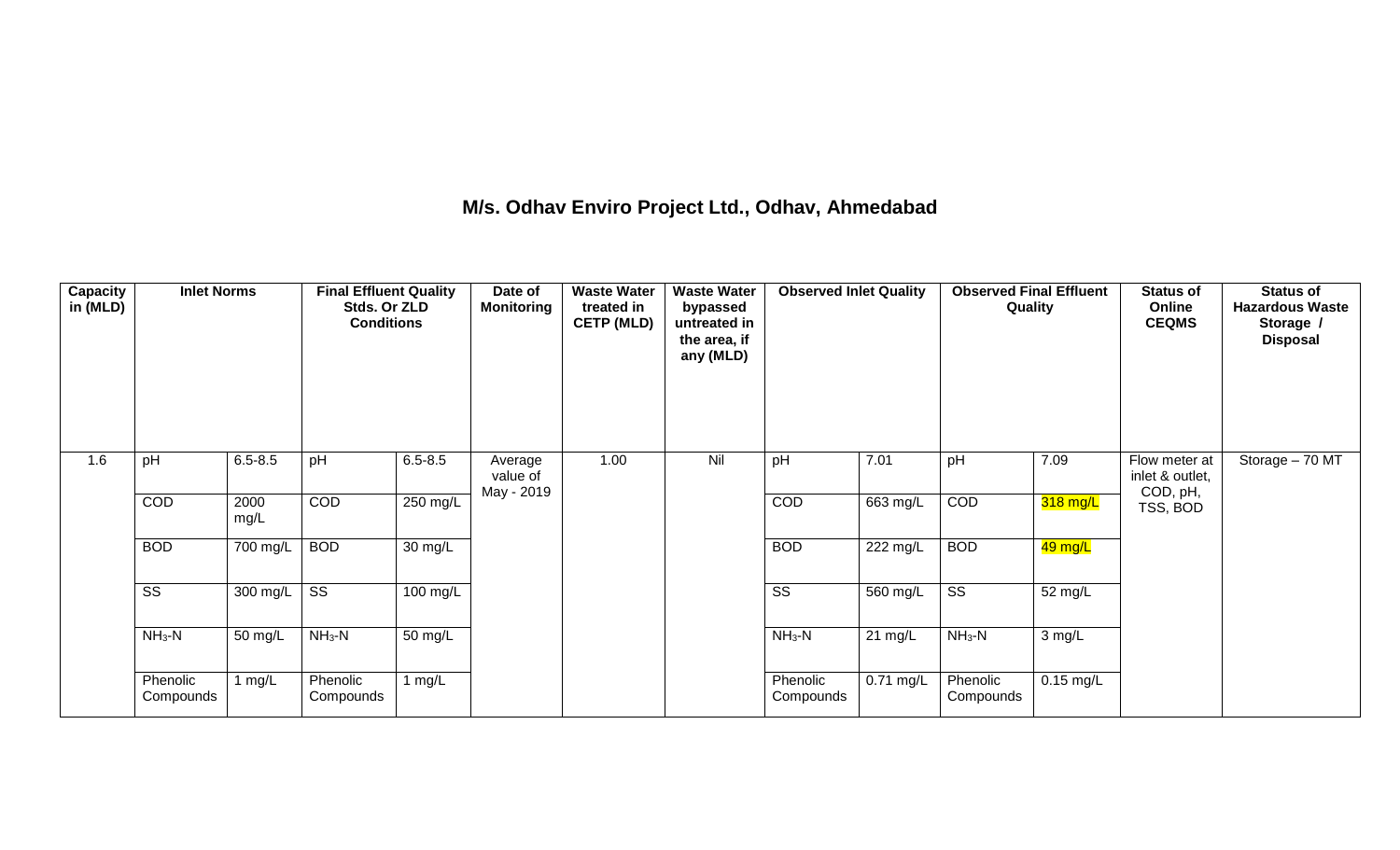## **M/s. Gujarat Vepari Maha Mandal Sahkari Udhyogik Vasahat Ltd, Ahmedabad**

| <b>Capacity</b><br>in (MLD) | <b>Inlet Norms</b>     |              | <b>Final Effluent Quality</b><br>Stds. Or ZLD<br><b>Conditions</b> |             | Date of<br><b>Monitoring</b>      | <b>Waste Water</b><br>treated in<br><b>CETP (MLD)</b> | <b>Waste Water</b><br>bypassed<br>untreated in<br>the area, if<br>any (MLD) | <b>Observed Inlet Quality</b> |            | <b>Observed Final Effluent</b><br>Quality |                   | <b>Status of</b><br>Online<br><b>CEQMS</b> | <b>Status of</b><br><b>Hazardous Waste</b><br>Storage /<br><b>Disposal</b> |
|-----------------------------|------------------------|--------------|--------------------------------------------------------------------|-------------|-----------------------------------|-------------------------------------------------------|-----------------------------------------------------------------------------|-------------------------------|------------|-------------------------------------------|-------------------|--------------------------------------------|----------------------------------------------------------------------------|
| 1.00                        | pH                     | $6.5 - 8.5$  | pH                                                                 | $6.5 - 8.5$ | Average<br>value of<br>May - 2019 | 0.60                                                  | Nil                                                                         | pH                            | 6.30       | pH                                        | 6.60              | <b>Flow Meter</b>                          | Storage - 150 MT                                                           |
|                             | COD                    | 2000<br>mg/L | COD                                                                | 250 mg/L    |                                   |                                                       |                                                                             | COD                           | 567 mg/L   | COD                                       | 142 mg/L          |                                            |                                                                            |
|                             | <b>BOD</b>             | 700 mg/L     | <b>BOD</b>                                                         | 30 mg/L     |                                   |                                                       |                                                                             | <b>BOD</b>                    | 78 mg/L    | <b>BOD</b>                                | $21 \text{ mg/L}$ |                                            |                                                                            |
|                             | $\overline{\text{ss}}$ | 300 mg/L     | $\overline{\text{ss}}$                                             | $100$ mg/L  |                                   |                                                       |                                                                             | $\overline{\text{ss}}$        | 964 mg/L   | $\overline{\text{ss}}$                    | $110$ mg/L        |                                            |                                                                            |
|                             | $NH3-N$                | 50 mg/L      | $NH3-N$                                                            | 50 mg/L     |                                   |                                                       |                                                                             | $NH3-N$                       | 87 mg/L    | $NH3-N$                                   | 54 mg/L           |                                            |                                                                            |
|                             | Phenolic<br>Compounds  | 1 $mg/L$     | Phenolic<br>Compounds                                              | 1 mg/L      |                                   |                                                       |                                                                             | Phenolic<br>Compounds         | <b>BDL</b> | Phenolic<br>Compounds                     | <b>BDL</b>        |                                            |                                                                            |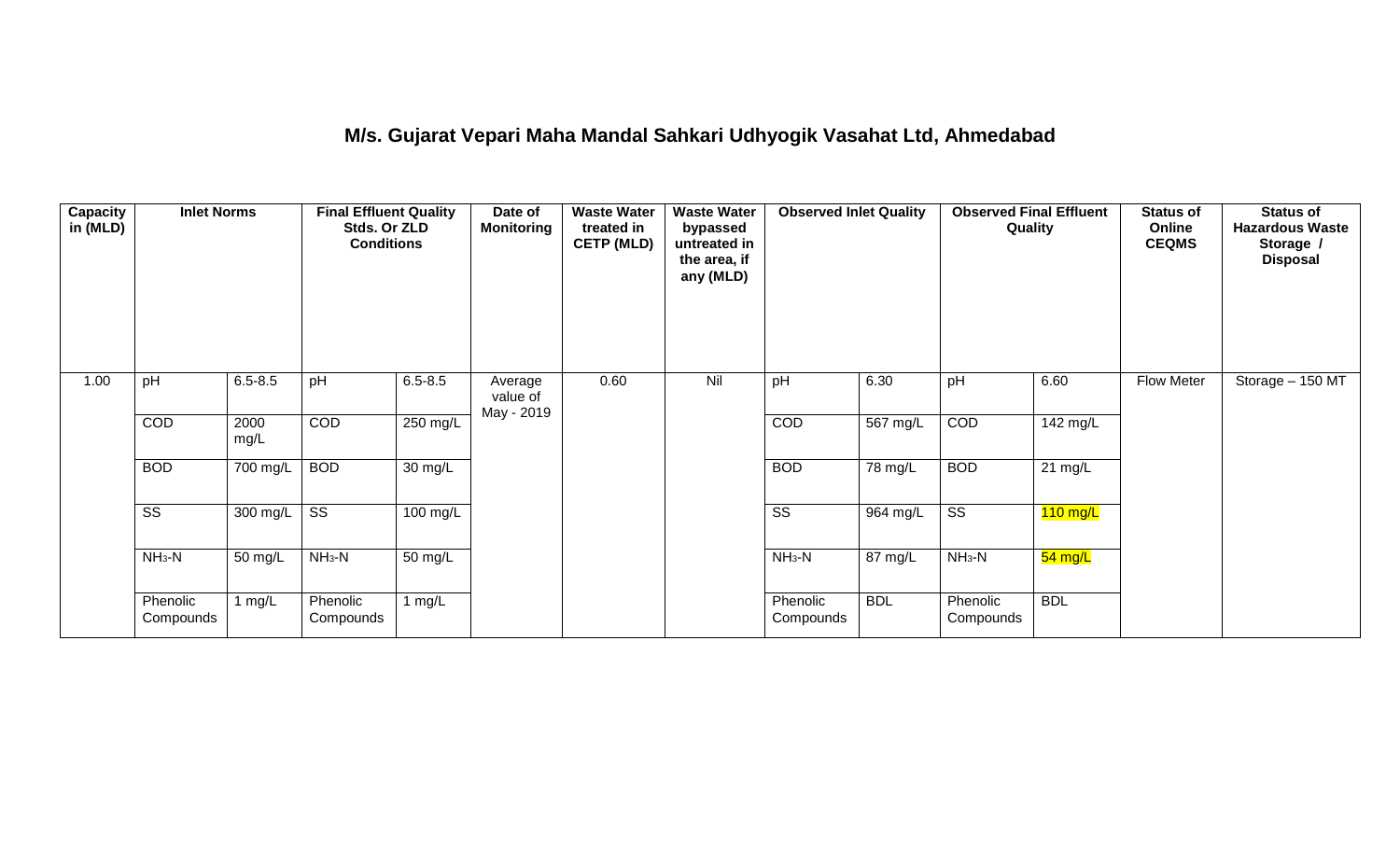## **M/s. Odhav Green Enviro Project Association, Odhav, Ahmedabad**

| Capacity<br>in (MLD) | <b>Inlet Norms</b>     |             | <b>Final Effluent Quality</b><br>Stds. Or ZLD<br><b>Conditions</b> |                      | Date of<br><b>Monitoring</b>         | <b>Waste Water</b><br>treated in<br><b>CETP (MLD)</b> | <b>Waste Water</b><br>bypassed<br>untreated in<br>the area, if<br>any (MLD) | <b>Observed Inlet Quality</b> | <b>Observed Final Effluent</b><br>Quality | <b>Status of</b><br>Online<br><b>CEQMS</b> | <b>Status of</b><br><b>Hazardous Waste</b><br>Storage /<br><b>Disposal</b> |
|----------------------|------------------------|-------------|--------------------------------------------------------------------|----------------------|--------------------------------------|-------------------------------------------------------|-----------------------------------------------------------------------------|-------------------------------|-------------------------------------------|--------------------------------------------|----------------------------------------------------------------------------|
| 1.00                 | pH                     | $6.5 - 8.5$ | pH                                                                 | $6.5 - 8.5$          | No Visit in<br>the month<br>of May - | 0.60                                                  | Nil                                                                         | pH                            | pH                                        |                                            | ٠                                                                          |
|                      | COD                    | 750 mg/L    | COD                                                                | $250$ mg/L           | 2019                                 |                                                       |                                                                             | COD                           | COD                                       |                                            |                                                                            |
|                      | <b>BOD</b>             | 250 mg/L    | <b>BOD</b>                                                         | 30 mg/L              |                                      |                                                       |                                                                             | <b>BOD</b>                    | <b>BOD</b>                                |                                            |                                                                            |
|                      | $\overline{\text{ss}}$ | 300 mg/L    | $\overline{\text{ss}}$                                             | 100 mg/L             |                                      |                                                       |                                                                             | SS                            | SS                                        |                                            |                                                                            |
|                      | $NH_3-N$               | 50 mg/L     | $NH3-N$                                                            | $\overline{50}$ mg/L |                                      |                                                       |                                                                             | $NH_3-N$                      | $NH3-N$                                   |                                            |                                                                            |
|                      | Phenolic<br>Compounds  | 1 $mg/L$    | Phenolic<br>Compounds                                              | 1 $mg/L$             |                                      |                                                       |                                                                             | Phenolic<br>Compounds         | Phenolic<br>Compounds                     |                                            |                                                                            |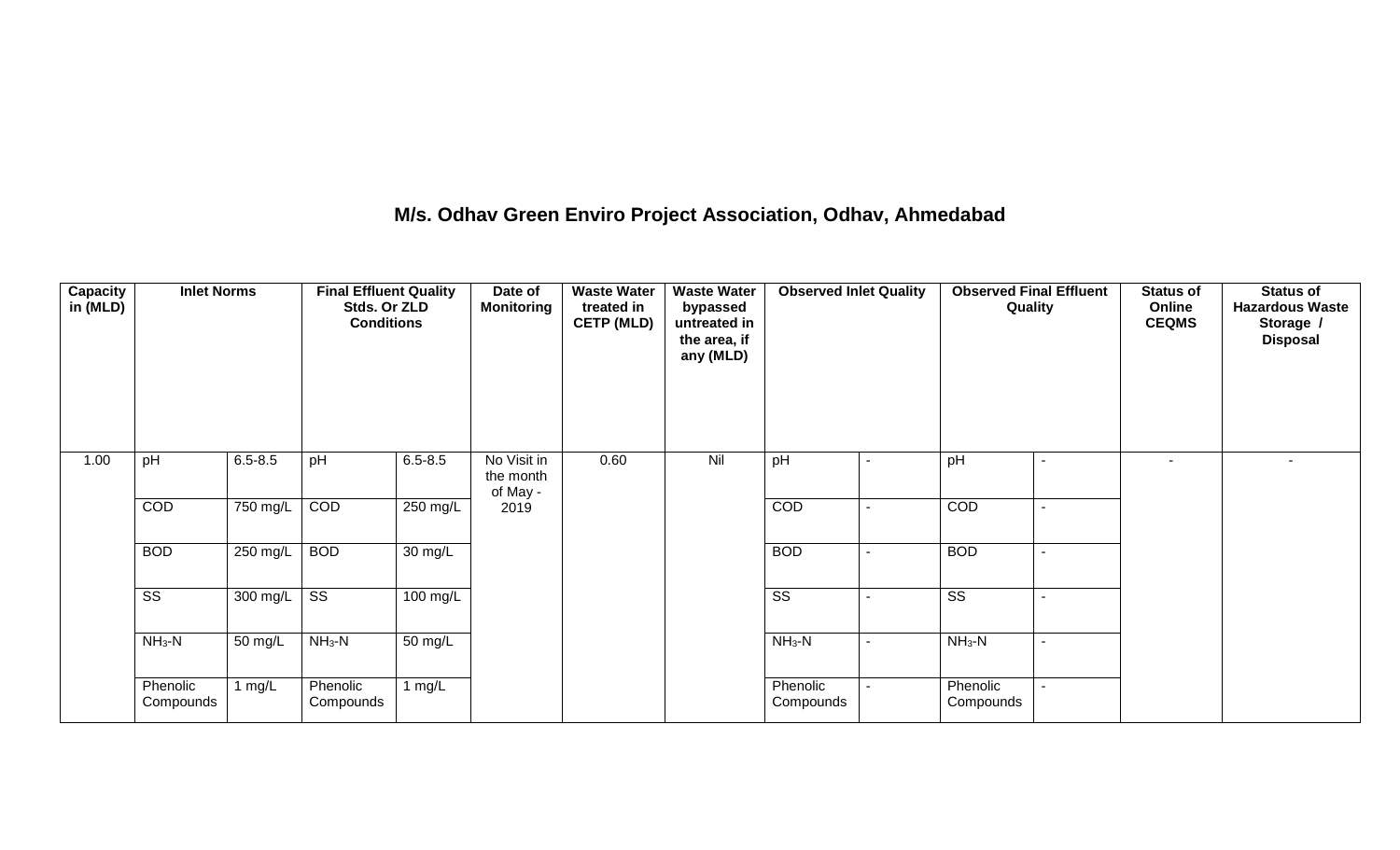## **M/s. Naroda Enviro Project Ltd., Naroda, Ahmedabad**

| <b>Capacity</b><br>in (MLD) | <b>Inlet Norms</b>     |              | <b>Final Effluent Quality</b><br>Stds. Or ZLD<br><b>Conditions</b> |                    | Date of<br><b>Monitoring</b>      | <b>Waste Water</b><br>treated in<br><b>CETP (MLD)</b> | <b>Waste Water</b><br>bypassed<br>untreated in<br>the area, if<br>any (MLD) | <b>Observed Inlet Quality</b> |           | <b>Observed Final Effluent</b><br>Quality |              | <b>Status of</b><br>Online<br><b>CEQMS</b> | <b>Status of</b><br><b>Hazardous Waste</b><br>Storage /<br><b>Disposal</b> |
|-----------------------------|------------------------|--------------|--------------------------------------------------------------------|--------------------|-----------------------------------|-------------------------------------------------------|-----------------------------------------------------------------------------|-------------------------------|-----------|-------------------------------------------|--------------|--------------------------------------------|----------------------------------------------------------------------------|
| 3.00                        | pH                     | $6.5 - 8.5$  | pH                                                                 | $6.5 - 8.5$        | Average<br>value of<br>May - 2019 | 3.00                                                  | Nil                                                                         | pH                            | 7.39      | pH                                        | 7.35         | $\sim$                                     | Storage - 3000 MT                                                          |
|                             | COD                    | 2000<br>mg/L | COD                                                                | 250 mg/L           |                                   |                                                       |                                                                             | COD                           | 2347 mg/L | COD                                       | $1243$ mg/L  |                                            |                                                                            |
|                             | <b>BOD</b>             | 700 mg/L     | <b>BOD</b>                                                         | 30 mg/L            |                                   |                                                       |                                                                             | <b>BOD</b>                    |           | <b>BOD</b>                                |              |                                            |                                                                            |
|                             | $\overline{\text{ss}}$ | 300 mg/L     | $\overline{\text{ss}}$                                             | $100 \text{ mg/L}$ |                                   |                                                       |                                                                             | $\overline{\text{ss}}$        | 938 mg/L  | $\overline{\text{ss}}$                    | 461 mg/L     |                                            |                                                                            |
|                             | $NH3-N$                | 50 mg/L      | $NH3-N$                                                            | 50 mg/L            |                                   |                                                       |                                                                             | $NH3-N$                       | 63 mg/L   | $NH3-N$                                   | 14 mg/L      |                                            |                                                                            |
|                             | Phenolic<br>Compounds  | 1 mg/L       | Phenolic<br>Compounds                                              | 1 $mg/L$           |                                   |                                                       |                                                                             | Phenolic<br>Compounds         | 3.35 mg/L | Phenolic<br>Compounds                     | $0.427$ mg/L |                                            |                                                                            |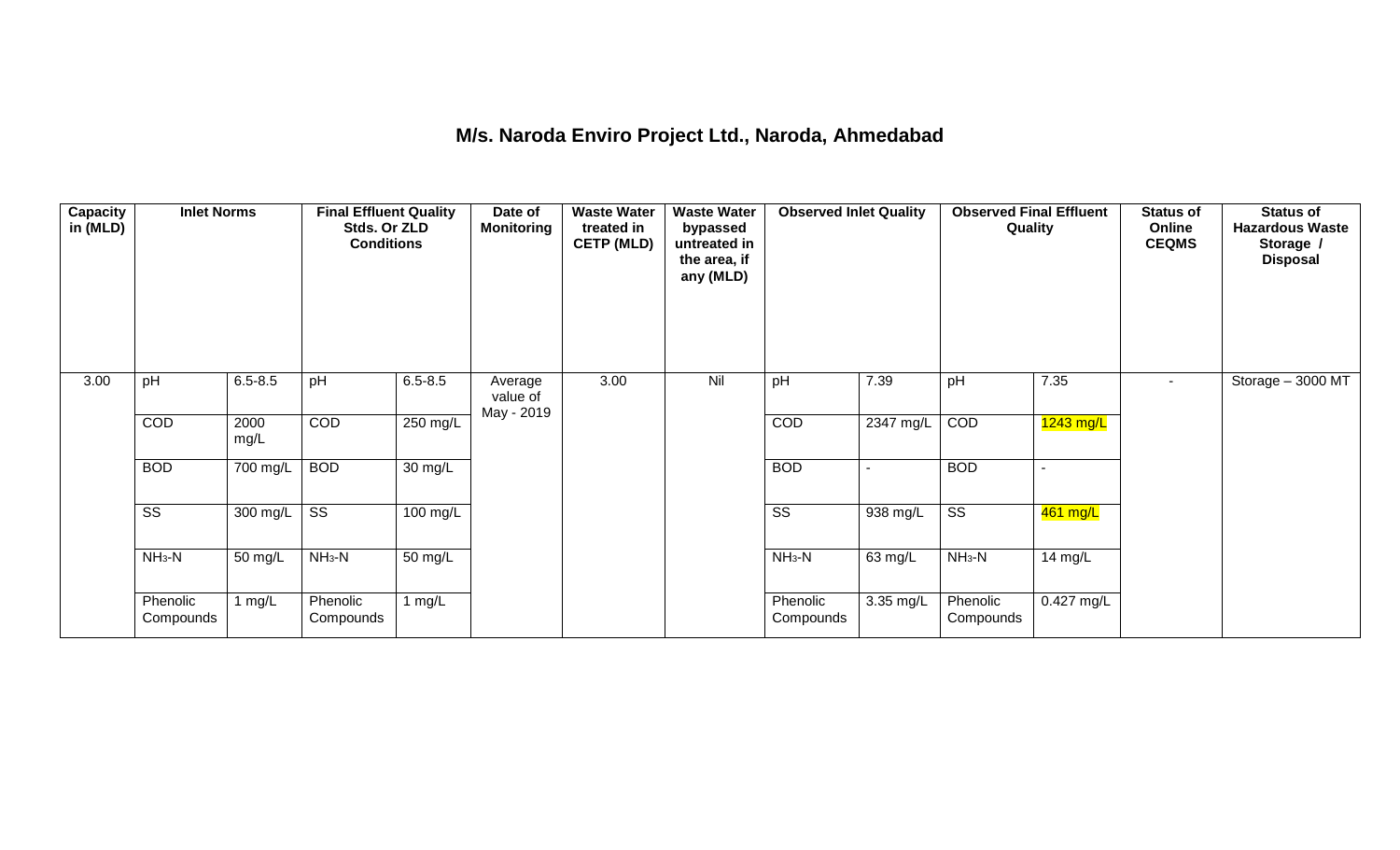## **M/s. Narol Dyestuff Enviro Society., Narol, Ahmedabad**

| <b>Capacity</b><br>in (MLD) | <b>Inlet Norms</b>     |              | <b>Final Effluent Quality</b><br>Stds. Or ZLD<br><b>Conditions</b> |                      | Date of<br><b>Monitoring</b>      | <b>Waste Water</b><br>treated in<br><b>CETP (MLD)</b> | <b>Waste Water</b><br>bypassed<br>untreated in<br>the area, if<br>any (MLD) | <b>Observed Inlet Quality</b> |                    | <b>Observed Final Effluent</b><br>Quality |            | <b>Status of</b><br>Online<br><b>CEQMS</b> | <b>Status of</b><br><b>Hazardous Waste</b><br>Storage /<br><b>Disposal</b> |
|-----------------------------|------------------------|--------------|--------------------------------------------------------------------|----------------------|-----------------------------------|-------------------------------------------------------|-----------------------------------------------------------------------------|-------------------------------|--------------------|-------------------------------------------|------------|--------------------------------------------|----------------------------------------------------------------------------|
| 0.10                        | pH                     | $6.5 - 8.5$  | pH                                                                 | $6.5 - 8.5$          | Average<br>value of<br>May - 2019 | 0.015                                                 | Nil                                                                         | pH                            | 7.21               | pH                                        | 7.41       | $\sim$                                     | Storage - 8 MT<br>Disposal - 16 MT                                         |
|                             | COD                    | 1500<br>mg/L | COD                                                                | 250 mg/L             |                                   |                                                       |                                                                             | COD                           | 2466 mg/L          | COD                                       | 1348 mg/L  |                                            |                                                                            |
|                             | <b>BOD</b>             | 500 mg/L     | <b>BOD</b>                                                         | 30 mg/L              |                                   |                                                       |                                                                             | <b>BOD</b>                    | $515 \text{ mg/L}$ | <b>BOD</b>                                | $165$ mg/L |                                            |                                                                            |
|                             | $\overline{\text{ss}}$ | 300 mg/L     | $\overline{\text{ss}}$                                             | $100$ mg/L           |                                   |                                                       |                                                                             | $\overline{\text{ss}}$        | 608 mg/L           | $\overline{\text{ss}}$                    | $506$ mg/L |                                            |                                                                            |
|                             | $NH3-N$                | 50 mg/L      | $NH3-N$                                                            | $\overline{50}$ mg/L |                                   |                                                       |                                                                             | $NH3-N$                       | 33 mg/L            | $NH_3-N$                                  | 53 mg/L    |                                            |                                                                            |
|                             | Phenolic<br>Compounds  | l mg/L       | Phenolic<br>Compounds                                              | 1 $mg/L$             |                                   |                                                       |                                                                             | Phenolic<br>Compounds         | 4.74 mg/L          | Phenolic<br>Compounds                     | 1.1        |                                            |                                                                            |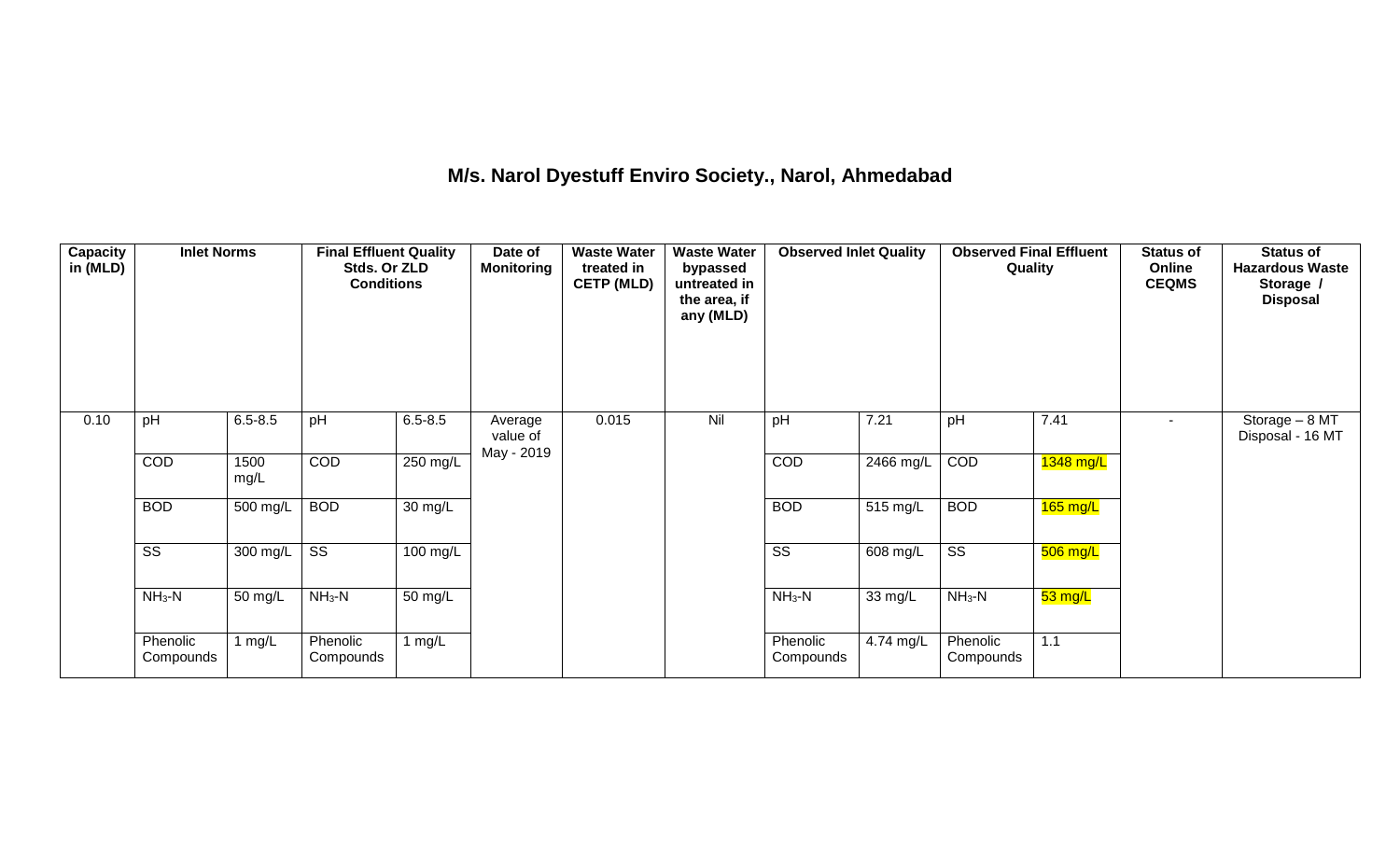## **M/s. Narol Textile Infrastructure & Enviro Management, (ATPA Swarnim Gujarat Enviro P. Ltd), Ahmedabad**

| <b>Capacity</b><br>in (MLD) | <b>Inlet Norms</b>     |              | <b>Final Effluent Quality</b><br>Stds. Or ZLD<br><b>Conditions</b> |                   | Date of<br><b>Monitoring</b>      | <b>Waste Water</b><br>treated in<br><b>CETP (MLD)</b> | <b>Waste Water</b><br>bypassed<br>untreated in<br>the area, if<br>any (MLD) | <b>Observed Inlet Quality</b> |             | <b>Observed Final Effluent</b><br>Quality |                    | <b>Status of</b><br>Online<br><b>CEQMS</b> | <b>Status of</b><br><b>Hazardous Waste</b><br>Storage /<br><b>Disposal</b> |
|-----------------------------|------------------------|--------------|--------------------------------------------------------------------|-------------------|-----------------------------------|-------------------------------------------------------|-----------------------------------------------------------------------------|-------------------------------|-------------|-------------------------------------------|--------------------|--------------------------------------------|----------------------------------------------------------------------------|
| 100                         | pH                     | $6.5 - 8.5$  | pH                                                                 | $6.5 - 8.5$       | Average<br>value of<br>May - 2019 | 100                                                   | Nil                                                                         | pH                            | 7.21        | pH                                        | 7.9325             |                                            | Storage 600 MT<br>Disposal - 93 MT                                         |
|                             | COD                    | 1200<br>mg/L | COD                                                                | $250$ mg/L        |                                   |                                                       |                                                                             | COD                           | 806 mg/L    | COD                                       | 336 mg/L           |                                            |                                                                            |
|                             | <b>BOD</b>             | 500 mg/L     | <b>BOD</b>                                                         | $30 \text{ mg/L}$ |                                   |                                                       |                                                                             | <b>BOD</b>                    | 284 mg/L    | <b>BOD</b>                                | $113 \text{ mg/L}$ |                                            |                                                                            |
|                             | $\overline{\text{ss}}$ | 300 mg/L     | $\overline{\text{ss}}$                                             | $100$ mg/L        |                                   |                                                       |                                                                             | $\overline{\text{ss}}$        | $516$ mg/L  | $\overline{\text{ss}}$                    | 82 mg/L            |                                            |                                                                            |
|                             | $NH3-N$                | 50 mg/L      | $NH3-N$                                                            | 50 mg/L           |                                   |                                                       |                                                                             | $NH_3-N$                      | 62 mg/L     | $NH_3-N$                                  | 65 mg/L            |                                            |                                                                            |
|                             | Phenolic<br>Compounds  | 1 mg/L       | Phenolic<br>Compounds                                              | 1 $mg/L$          |                                   |                                                       |                                                                             | Phenolic<br>Compounds         | $0.38$ mg/L | Phenolic<br>Compounds                     | 0.1545<br>mg/L     |                                            |                                                                            |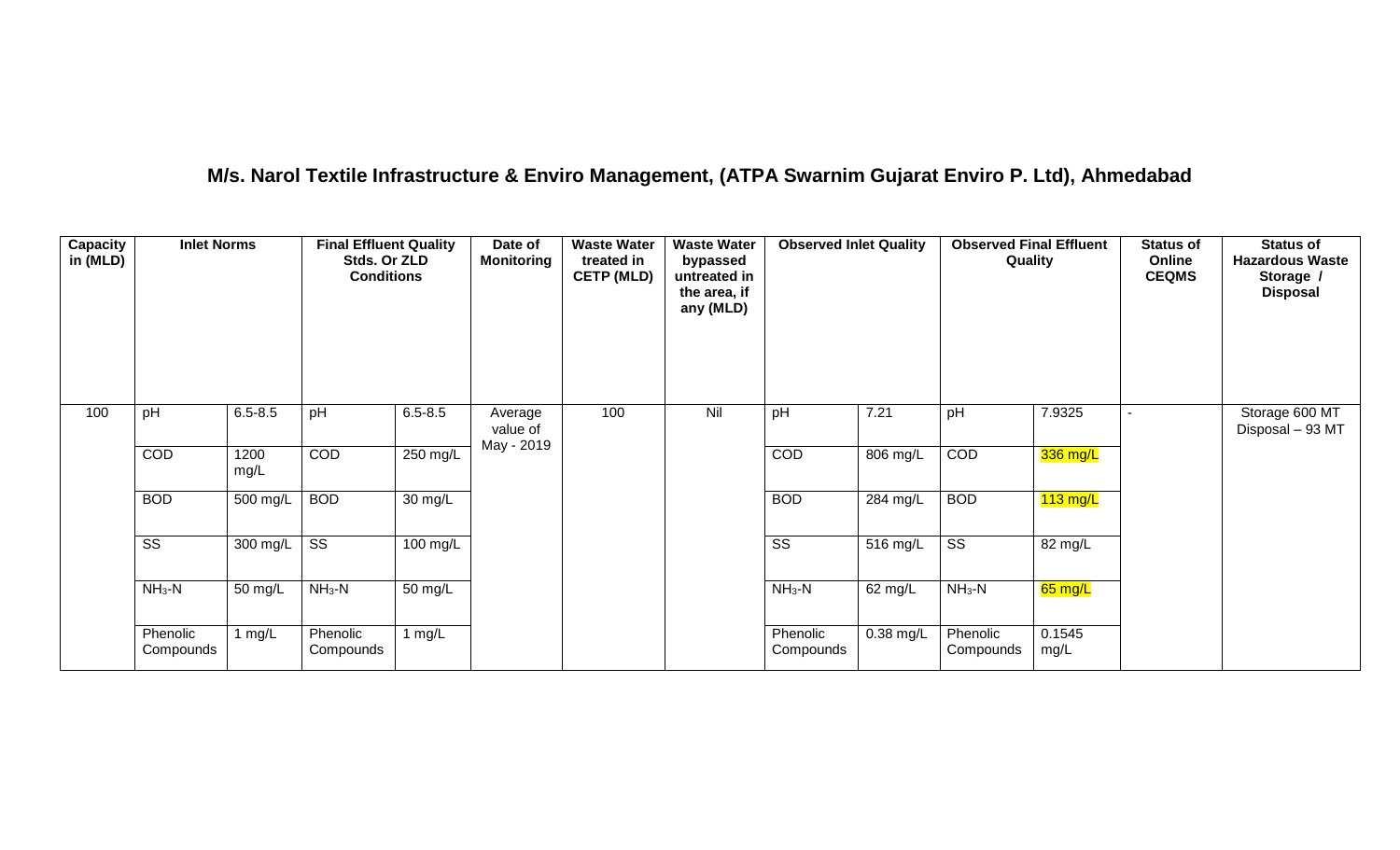## **M/s. Tata Motors Ltd Vendors Park, Sanand, Ahmedabad**

| Capacity<br>in (MLD) | <b>Inlet Norms</b>     |                       | <b>Final Effluent Quality</b><br>Stds. Or ZLD<br><b>Conditions</b> |                      | Date of<br><b>Monitoring</b>      | <b>Waste Water</b><br>treated in<br><b>CETP (MLD)</b> | <b>Waste Water</b><br>bypassed<br>untreated in<br>the area, if<br>any (MLD) | <b>Observed Inlet Quality</b> | <b>Observed Final Effluent</b><br>Quality |            | <b>Status of</b><br>Online<br><b>CEQMS</b> | <b>Status of</b><br><b>Hazardous Waste</b><br>Storage /<br><b>Disposal</b> |
|----------------------|------------------------|-----------------------|--------------------------------------------------------------------|----------------------|-----------------------------------|-------------------------------------------------------|-----------------------------------------------------------------------------|-------------------------------|-------------------------------------------|------------|--------------------------------------------|----------------------------------------------------------------------------|
| 1.5                  | pH                     | $6 - 10.5$            | pH                                                                 | $6.5 - 8.5$          | Average<br>value of<br>May - 2019 | 0.10                                                  | Nil                                                                         | pH                            | pH                                        | 8.695      | pH, DO<br>meter, TOC<br>meter, Flow        | Storage - 3 MT                                                             |
|                      | COD                    | $900$ mg/L            | COD                                                                | $100$ mg/L           |                                   |                                                       |                                                                             | COD                           | COD                                       | 52 mg/L    | meter                                      |                                                                            |
|                      | <b>BOD</b>             | $250$ mg/L            | <b>BOD</b>                                                         | $\overline{30}$ mg/L |                                   |                                                       |                                                                             | <b>BOD</b>                    | <b>BOD</b>                                | 10 mg/L    |                                            |                                                                            |
|                      | $\overline{\text{ss}}$ | $100$ mg/L            | $\overline{\text{ss}}$                                             | $100 \text{ mg/L}$   |                                   |                                                       |                                                                             | $\overline{\text{SS}}$        | $\overline{\text{SS}}$                    | 20 mg/L    |                                            |                                                                            |
|                      | $NH3-N$                | 50 mg/L               | $NH_3-N$                                                           | 50 mg/L              |                                   |                                                       |                                                                             | $NH_3-N$                      | $NH3-N$                                   | 1.285 mg/L |                                            |                                                                            |
|                      | Phenolic<br>Compounds  | Not<br>Applicabl<br>e | Phenolic<br>Compounds                                              | $1$ mg/L             |                                   |                                                       |                                                                             | Phenolic<br>Compounds         | Phenolic<br>Compounds                     | <b>BDL</b> |                                            |                                                                            |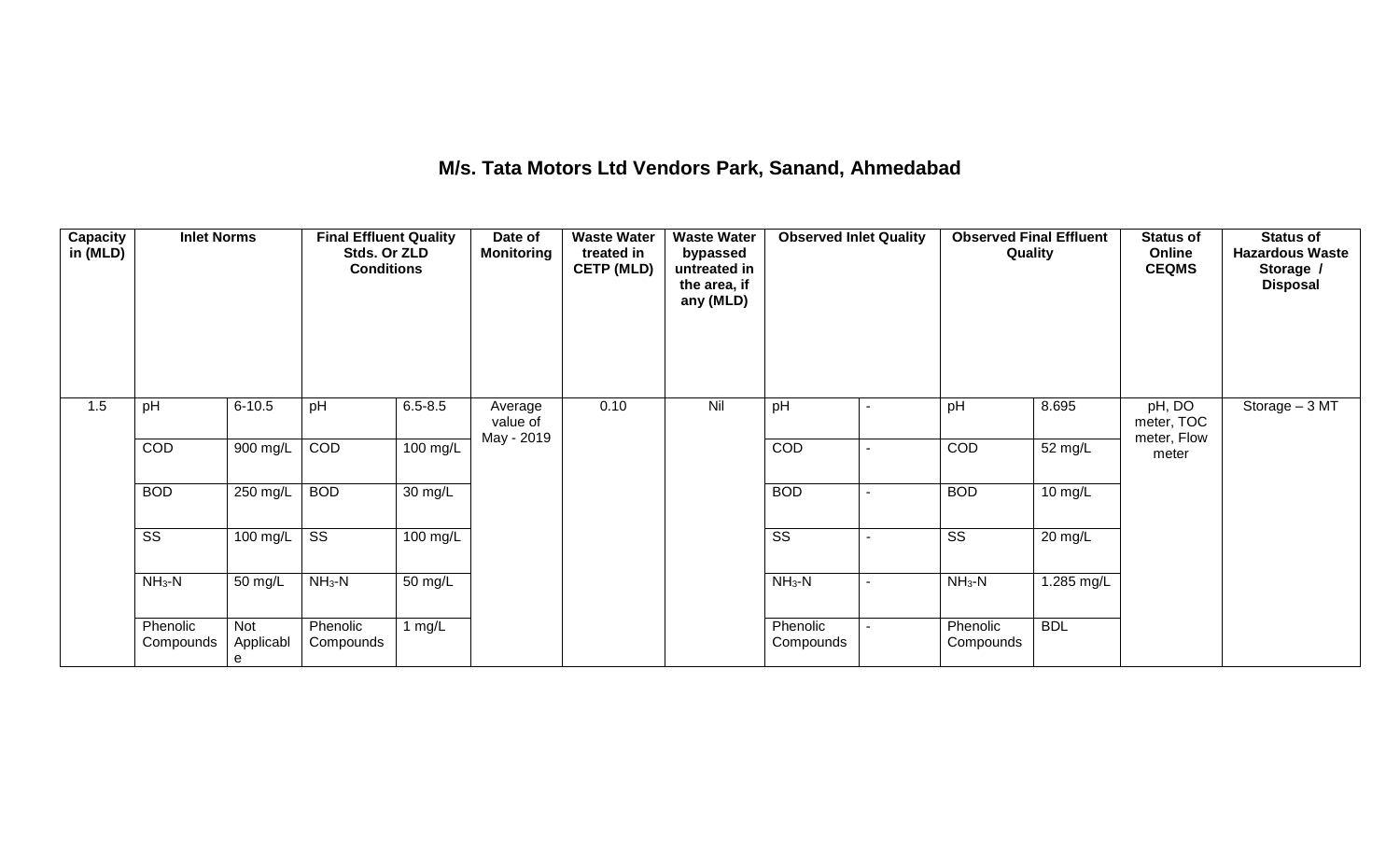## **M/s. Zydus Infrastructure Pvt.Ltd, Changodar, Ahmedabad**

| Capacity<br>in (MLD) | <b>Inlet Norms</b>                              |                               | <b>Final Effluent Quality</b><br>Stds. Or ZLD<br><b>Conditions</b> |                                | Date of<br><b>Monitoring</b>      | <b>Waste Water</b><br>treated in<br><b>CETP (MLD)</b> | <b>Waste Water</b><br>bypassed<br>untreated in<br>the area, if<br>any (MLD) | <b>Observed Inlet Quality</b>                   |          | <b>Observed Final Effluent</b><br>Quality |            | <b>Status of</b><br>Online<br><b>CEQMS</b> | <b>Status of</b><br><b>Hazardous Waste</b><br>Storage /<br><b>Disposal</b> |
|----------------------|-------------------------------------------------|-------------------------------|--------------------------------------------------------------------|--------------------------------|-----------------------------------|-------------------------------------------------------|-----------------------------------------------------------------------------|-------------------------------------------------|----------|-------------------------------------------|------------|--------------------------------------------|----------------------------------------------------------------------------|
| 1.5                  | pH                                              | $6 - 8$                       | pH                                                                 | No outlet<br>norms             | Average<br>value of<br>May - 2019 | 1.3                                                   | Nil                                                                         | pH                                              | 7.53     | pH                                        | 6.805      | pH, TOC<br>meter                           | Storage - 17 MT<br>Disposal - 20 MT                                        |
|                      | COD                                             | 850 mg/L                      | COD                                                                | are<br>prescribe<br>d as it is |                                   |                                                       |                                                                             | COD                                             | 333 mg/L | COD                                       | 12 mg/L    |                                            |                                                                            |
|                      | BOD <sub>(3</sub><br>days at<br>$27^{\circ}C$ ) | 400 mg/L                      | BOD <sub>(3</sub><br>days at<br>$27^{\circ}C$ )                    | a ZLD<br>based<br>CETP by      |                                   |                                                       |                                                                             | BOD <sub>(3</sub><br>days at<br>$27^{\circ}C$ ) | 92 mg/L  | BOD(3)<br>days at<br>$27^{\circ}C$ )      | $2$ mg/L   |                                            |                                                                            |
|                      | SS                                              | 300 mg/L                      | SS                                                                 | the<br>means of<br><b>MEE</b>  |                                   |                                                       |                                                                             | $\overline{\text{ss}}$                          | 70 mg/L  | $\overline{\text{ss}}$                    | 6 mg/L     |                                            |                                                                            |
|                      | $NH3-N$                                         | $\overline{<}10 \text{ mg/L}$ | $NH3-N$                                                            |                                |                                   |                                                       |                                                                             | $NH3-N$                                         | 27 mg/L  | $NH3-N$                                   | $2$ mg/L   |                                            |                                                                            |
|                      | Phenolic<br>Compounds                           | $<$ 3 mg/L                    | Phenolic<br>Compounds                                              |                                |                                   |                                                       |                                                                             | Phenolic<br>Compounds                           | 0.13     | Phenolic<br>Compounds                     | <b>BDL</b> |                                            |                                                                            |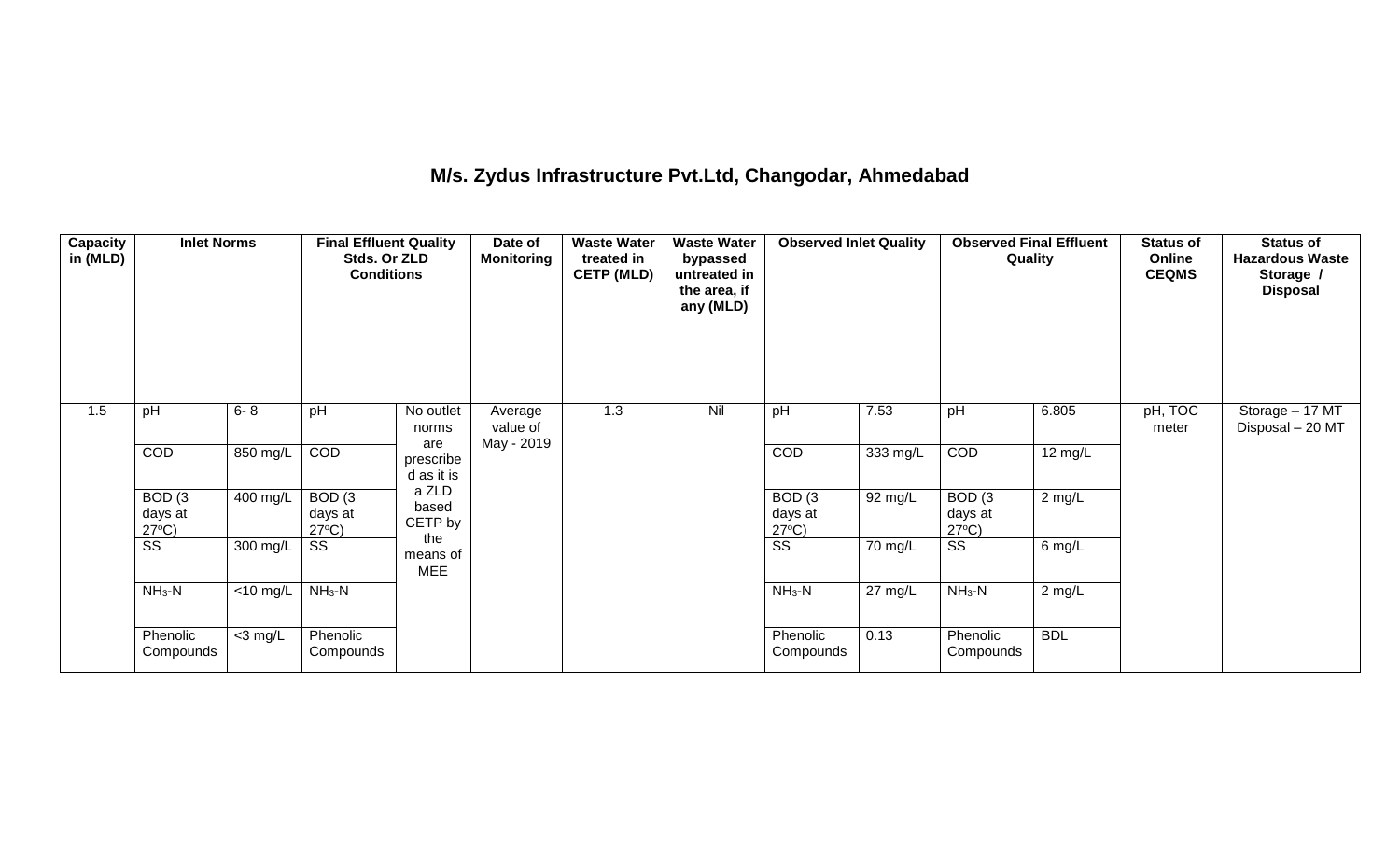## **M/s. Bavla Eco Project Ltd., Bavla, Ahmedabad**

| Capacity<br>in (MLD) | <b>Inlet Norms</b>     |              | <b>Final Effluent Quality</b><br>Stds. Or ZLD<br><b>Conditions</b> |                       | Date of<br><b>Monitoring</b>         | <b>Waste Water</b><br>treated in<br><b>CETP (MLD)</b> | <b>Waste Water</b><br>bypassed<br>untreated in<br>the area, if<br>any (MLD) | <b>Observed Inlet Quality</b> | <b>Observed Final Effluent</b><br>Quality | <b>Status of</b><br>Online<br><b>CEQMS</b> | <b>Status of</b><br><b>Hazardous Waste</b><br>Storage /<br><b>Disposal</b> |
|----------------------|------------------------|--------------|--------------------------------------------------------------------|-----------------------|--------------------------------------|-------------------------------------------------------|-----------------------------------------------------------------------------|-------------------------------|-------------------------------------------|--------------------------------------------|----------------------------------------------------------------------------|
| 1.00                 | pH                     | $5.5 - 8.5$  | pH                                                                 | $6.5 - 8.5$           | No Visit in<br>the month<br>of May - | 1.00                                                  | Nil                                                                         | pH                            | pH                                        | $\sim$                                     | Sludge Is Used As<br>Manure                                                |
|                      | COD                    | 4500<br>mg/L | COD                                                                | 250 mg/L              | 2019                                 |                                                       |                                                                             | COD                           | COD                                       |                                            |                                                                            |
|                      | <b>BOD</b>             | 1500<br>mg/L | <b>BOD</b>                                                         | 100 mg/L              |                                      |                                                       |                                                                             | <b>BOD</b>                    | <b>BOD</b>                                |                                            |                                                                            |
|                      | $\overline{\text{SS}}$ | 300 mg/L     | $\overline{\text{ss}}$                                             | 100 mg/L              |                                      |                                                       |                                                                             | $\overline{\text{ss}}$        | $\overline{\text{SS}}$                    |                                            |                                                                            |
|                      | $NH3-N$                |              | $NH3-N$                                                            | 50 mg/L               |                                      |                                                       |                                                                             | $NH3-N$                       | $NH3-N$                                   |                                            |                                                                            |
|                      | Phenolic<br>Compounds  |              | Phenolic<br>Compounds                                              | Not<br>Applicabl<br>e |                                      |                                                       |                                                                             | Phenolic<br>Compounds         | Phenolic<br>Compounds                     |                                            |                                                                            |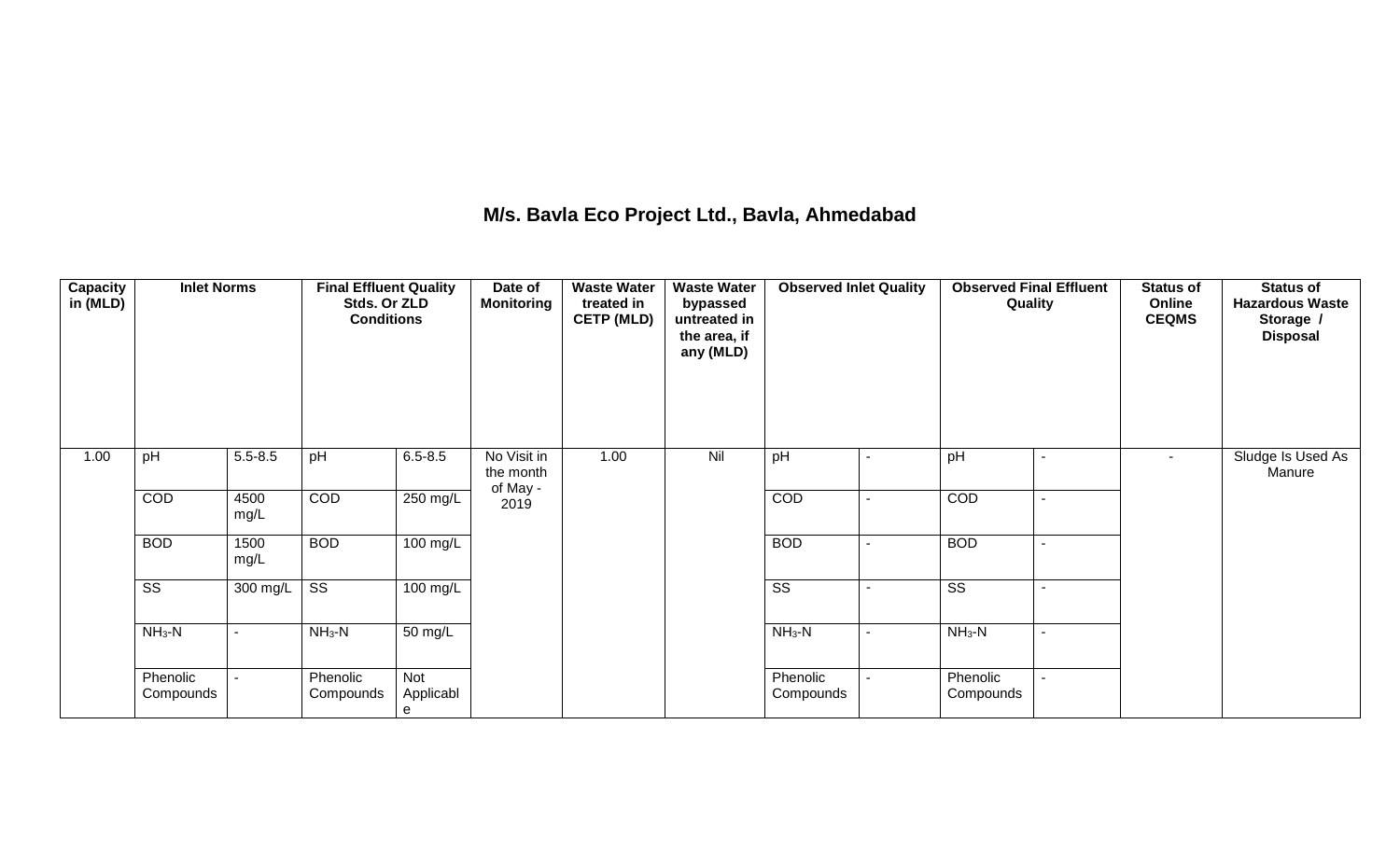## **M/s. Vinayak Jal Sudhikaran Sahakari Mandali Ltd, Bavla, Ahmedabad**

| Capacity<br>in (MLD) | <b>Inlet Norms</b>     |              | <b>Final Effluent Quality</b><br>Stds. Or ZLD<br><b>Conditions</b> |                       | Date of<br><b>Monitoring</b>         | <b>Waste Water</b><br>treated in<br><b>CETP (MLD)</b> | <b>Waste Water</b><br>bypassed<br>untreated in<br>the area, if<br>any (MLD) | <b>Observed Inlet Quality</b> |                          | <b>Observed Final Effluent</b><br>Quality | <b>Status of</b><br>Online<br><b>CEQMS</b> | <b>Status of</b><br><b>Hazardous Waste</b><br>Storage /<br><b>Disposal</b> |
|----------------------|------------------------|--------------|--------------------------------------------------------------------|-----------------------|--------------------------------------|-------------------------------------------------------|-----------------------------------------------------------------------------|-------------------------------|--------------------------|-------------------------------------------|--------------------------------------------|----------------------------------------------------------------------------|
| 1.50                 | pH                     | $5.5 - 8.5$  | pH                                                                 | $6.5 - 8.5$           | No Visit in<br>the month<br>of May - | 1.50                                                  | Nil                                                                         | pH                            |                          | pH                                        | $\sim$                                     | Sludge Is Used As<br>Manure                                                |
|                      | COD                    | 4500<br>mg/L | COD                                                                | 250 mg/L              | 2019                                 |                                                       |                                                                             | COD                           | $\overline{\phantom{0}}$ | COD                                       |                                            |                                                                            |
|                      | <b>BOD</b>             | 1500<br>mg/L | <b>BOD</b>                                                         | 100 mg/L              |                                      |                                                       |                                                                             | <b>BOD</b>                    | $\blacksquare$           | <b>BOD</b>                                |                                            |                                                                            |
|                      | $\overline{\text{ss}}$ | 300 mg/L     | $\overline{\text{SS}}$                                             | 100 mg/L              |                                      |                                                       |                                                                             | $\overline{\text{SS}}$        | $\overline{\phantom{a}}$ | $\overline{\text{ss}}$                    |                                            |                                                                            |
|                      | $NH3-N$                |              | $NH3-N$                                                            | 50 mg/L               |                                      |                                                       |                                                                             | $NH_3-N$                      | $\blacksquare$           | $NH3-N$                                   |                                            |                                                                            |
|                      | Phenolic<br>Compounds  |              | Phenolic<br>Compounds                                              | Not<br>Applicabl<br>e |                                      |                                                       |                                                                             | Phenolic<br>Compounds         | $\blacksquare$           | Phenolic<br>Compounds                     |                                            |                                                                            |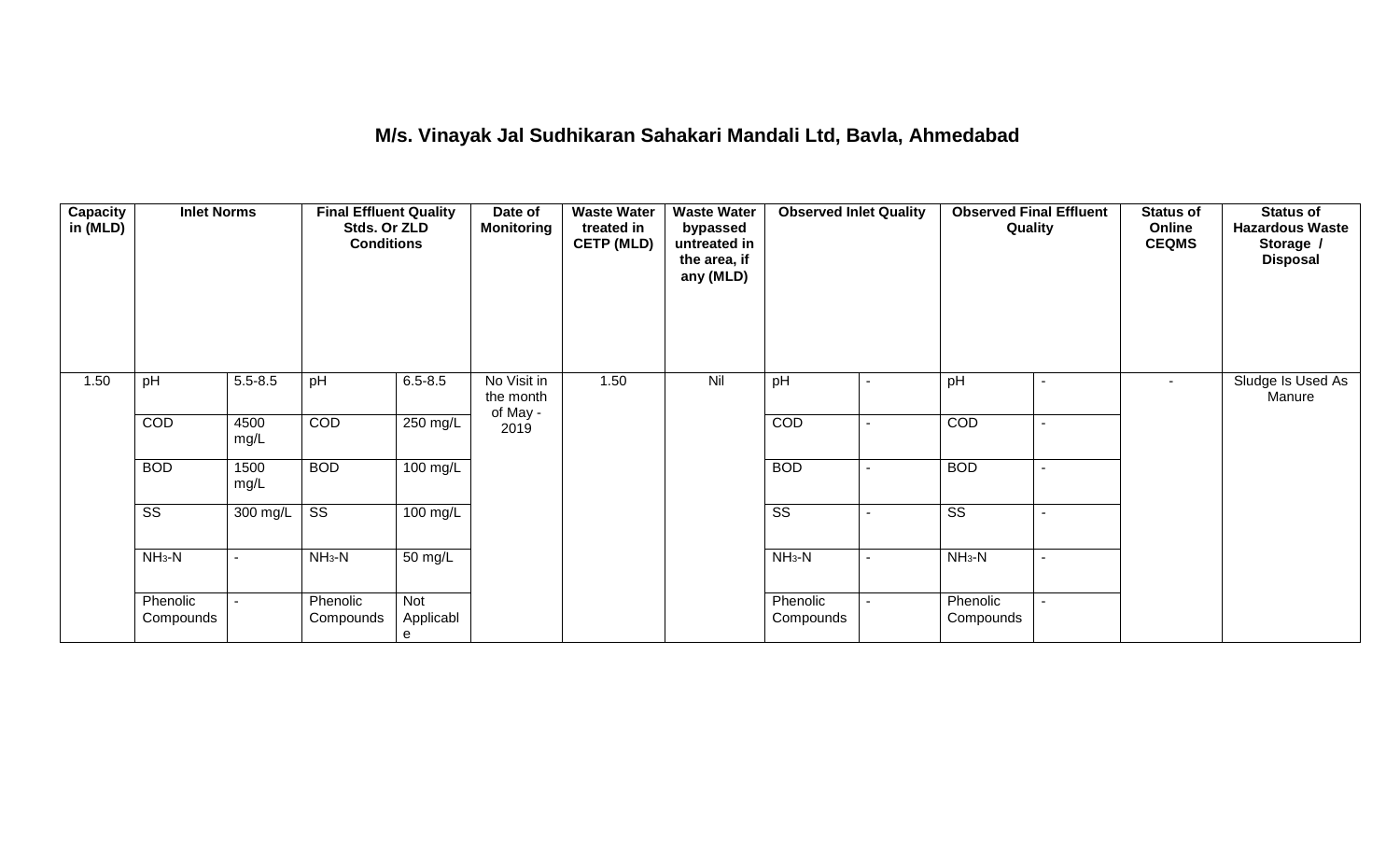# **M/s. Nandesari Industrial Association (CETP), GIDC-Nandesari, Vadodara**

| Capacity<br>in (MLD) | <b>Inlet Norms</b>     |              | <b>Final Effluent Quality</b><br>Stds. Or ZLD<br><b>Conditions</b> |            | Date of<br><b>Monitoring</b>      | <b>Waste Water</b><br>treated in<br><b>CETP (MLD)</b> | <b>Waste Water</b><br>bypassed<br>untreated in<br>the area, if<br>any (MLD) | <b>Observed Inlet Quality</b> |             | <b>Observed Final Effluent</b><br>Quality |                    | <b>Status of</b><br>Online<br><b>CEQMS</b>          | <b>Status of</b><br><b>Hazardous Waste</b><br>Storage /<br><b>Disposal</b> |
|----------------------|------------------------|--------------|--------------------------------------------------------------------|------------|-----------------------------------|-------------------------------------------------------|-----------------------------------------------------------------------------|-------------------------------|-------------|-------------------------------------------|--------------------|-----------------------------------------------------|----------------------------------------------------------------------------|
| 6.80                 | pH                     | 5 to 9       | pH                                                                 | 6.5 to 8.5 | Average<br>value of<br>May - 2019 | 4.80                                                  | Nil                                                                         | pH                            | 7.08        | pH                                        | 7.09               | pH, COD,<br>BOD, TSS,<br>NH <sub>3</sub> -N, Color, |                                                                            |
|                      | COD                    | 1500<br>mg/L | COD                                                                | 250 mg/L   |                                   |                                                       |                                                                             | COD                           | 1739 mg/L   | COD                                       | $218 \text{ mg/L}$ | TOC,<br>Temperature                                 |                                                                            |
|                      | <b>BOD</b>             | 500 mg/L     | <b>BOD</b>                                                         | $100$ mg/L |                                   |                                                       |                                                                             | <b>BOD</b>                    | 246 mg/L    | <b>BOD</b>                                | 41 $mg/L$          |                                                     |                                                                            |
|                      | $\overline{\text{ss}}$ | 600 mg/L     | $\overline{\text{ss}}$                                             | 100 mg/L   |                                   |                                                       |                                                                             | $\overline{\text{ss}}$        | $280$ mg/L  | $\overline{\text{ss}}$                    | 88 mg/L            |                                                     |                                                                            |
|                      | $NH3-N$                | 50 mg/L      | $NH3-N$                                                            | 50 mg/L    |                                   |                                                       |                                                                             | $NH3-N$                       | 320 mg/L    | $NH3-N$                                   | 3 mg/L             |                                                     |                                                                            |
|                      | Phenolic<br>Compounds  | 5 mg/L       | Phenolic<br>Compounds                                              | 1 $mg/L$   |                                   |                                                       |                                                                             | Phenolic<br>Compounds         | $0.50$ mg/L | Phenolic<br>Compounds                     | <b>BDL</b>         |                                                     |                                                                            |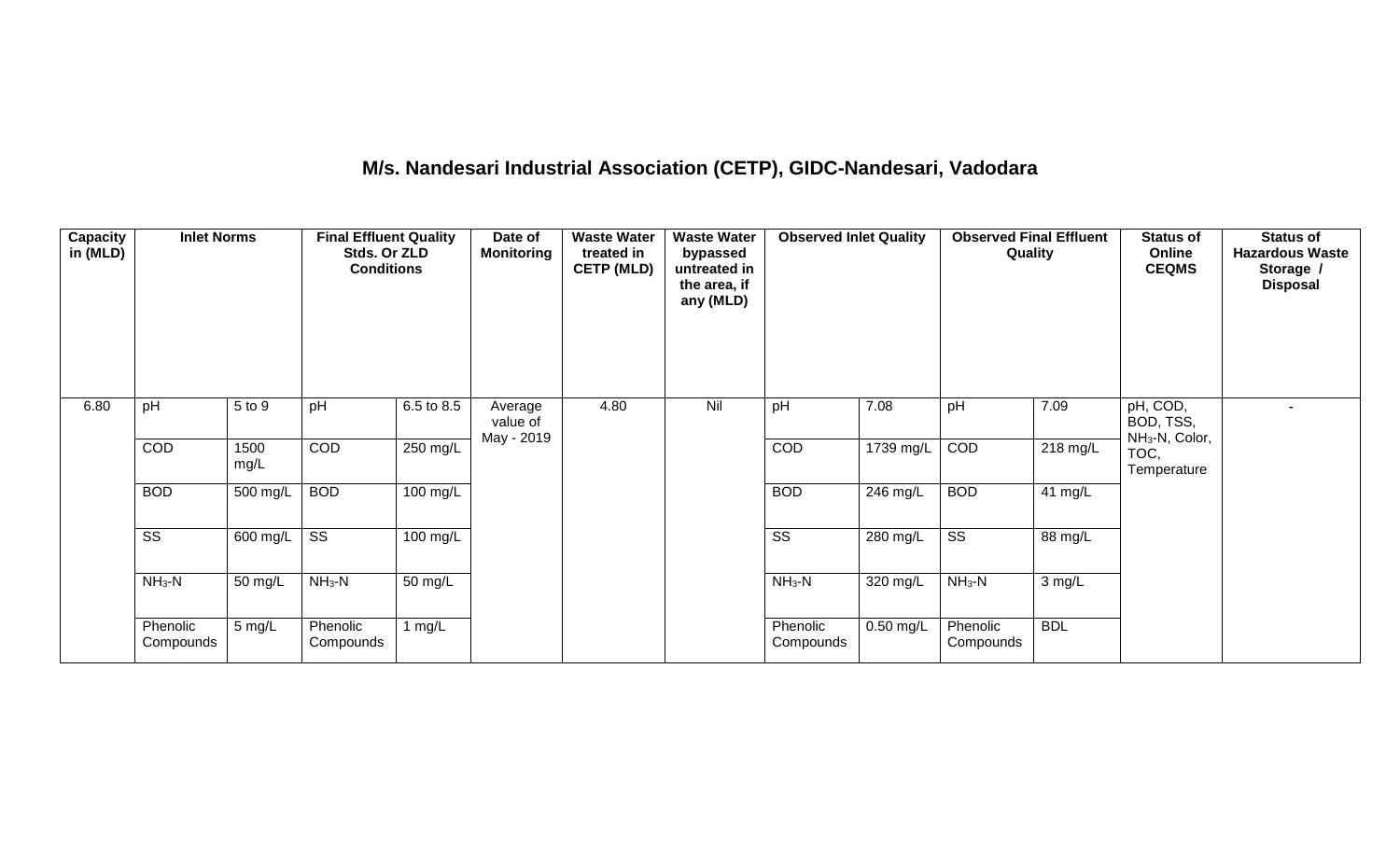## **M/s. Enviro Infrastructure Co. Ltd., Umraya (Padra), Vadodara**

| Capacity<br>in (MLD) | <b>Inlet Norms</b>     |              | <b>Final Effluent Quality</b><br>Stds. Or ZLD<br><b>Conditions</b> |                       | Date of<br><b>Monitoring</b>      | <b>Waste Water</b><br>treated in<br><b>CETP (MLD)</b> | <b>Waste Water</b><br>bypassed<br>untreated in<br>the area, if<br>any (MLD) | <b>Observed Inlet Quality</b> |            | <b>Observed Final Effluent</b><br>Quality |                | <b>Status of</b><br>Online<br><b>CEQMS</b> | <b>Status of</b><br><b>Hazardous Waste</b><br>Storage /<br><b>Disposal</b> |
|----------------------|------------------------|--------------|--------------------------------------------------------------------|-----------------------|-----------------------------------|-------------------------------------------------------|-----------------------------------------------------------------------------|-------------------------------|------------|-------------------------------------------|----------------|--------------------------------------------|----------------------------------------------------------------------------|
| 4.50                 | pH                     | 5 to 9       | pH                                                                 | 6.5 to 8.5            | Average<br>value of<br>May - 2019 | 1.50                                                  | Nil                                                                         | pH                            | 7.89       | pH                                        | 8.15           | pH, Flow<br>Meter, TOC,<br>TSS, Color,     | Storage - 150 MT<br>Disposal - 32 MT                                       |
|                      | COD                    | 2000<br>mg/L | COD                                                                | 250 mg/L              |                                   |                                                       |                                                                             | COD                           | $359$ mg/L | COD                                       | 186 mg/L       | $NH3-N$                                    |                                                                            |
|                      | <b>BOD</b>             | 500 mg/L     | <b>BOD</b>                                                         | $100$ mg/L            |                                   |                                                       |                                                                             | <b>BOD</b>                    | 92 mg/L    | <b>BOD</b>                                | 22 mg/L        |                                            |                                                                            |
|                      | $\overline{\text{ss}}$ | 600 mg/L     | $\overline{\text{ss}}$                                             | $\overline{100}$ mg/L |                                   |                                                       |                                                                             | $\overline{\text{ss}}$        | 132 mg/L   | $\overline{\text{ss}}$                    | 24 mg/L        |                                            |                                                                            |
|                      | $NH3-N$                | 50 mg/L      | $NH3-N$                                                            | 50 mg/L               |                                   |                                                       |                                                                             | $NH3-N$                       | 3 mg/L     | $NH_3-N$                                  | $2$ mg/L       |                                            |                                                                            |
|                      | Phenolic<br>Compounds  | 5 mg/L       | Phenolic<br>Compounds                                              | 1 $mg/L$              |                                   |                                                       |                                                                             | Phenolic<br>Compounds         |            | Phenolic<br>Compounds                     | $\blacksquare$ |                                            |                                                                            |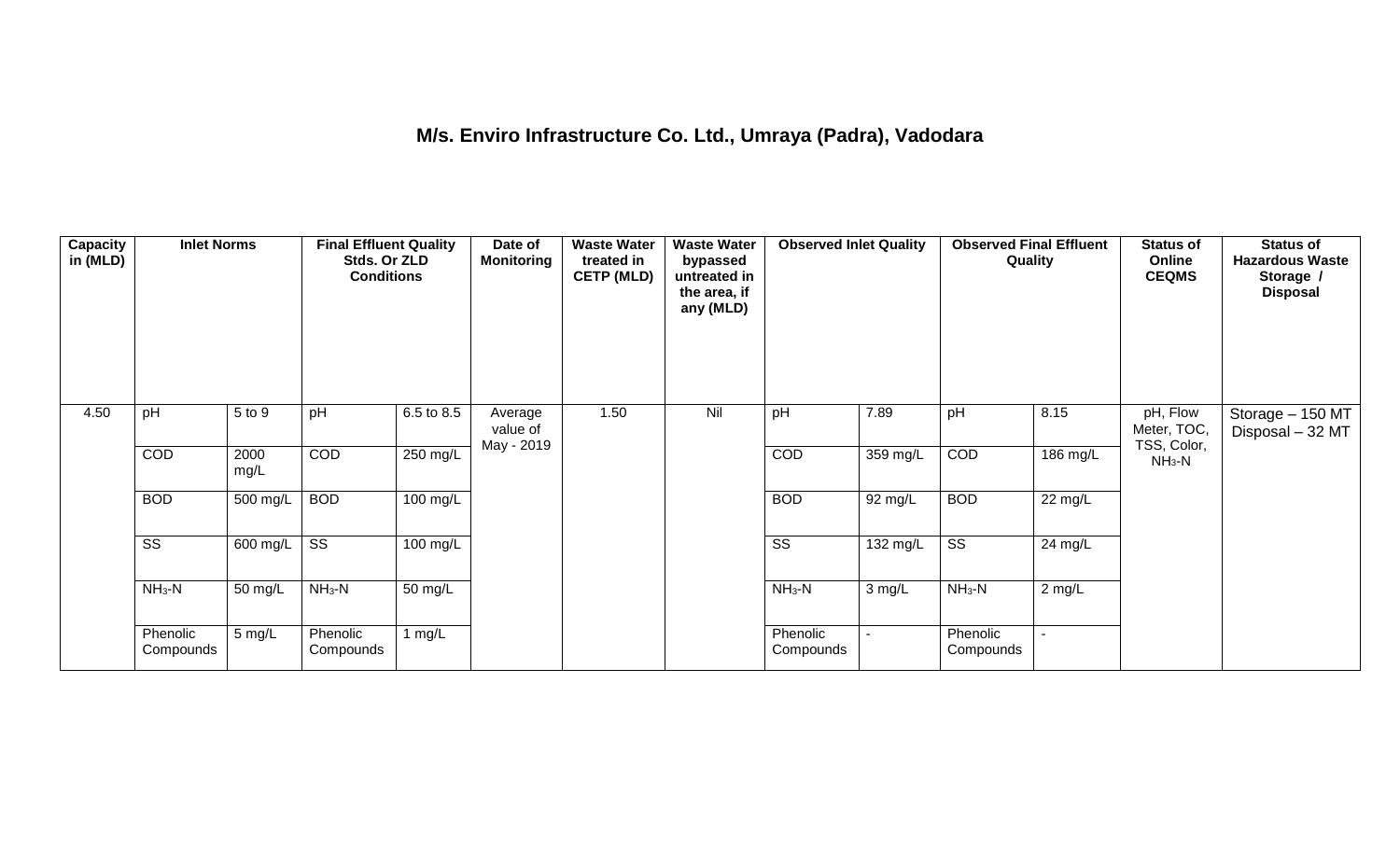### **M/s. Enviro Technology Ltd., GIDC-Ankleshwar, Bharuch**

| <b>Capacity</b><br>in (MLD) | <b>Inlet Norms</b>                              |               | <b>Final Effluent Quality</b><br>Stds. Or ZLD<br><b>Conditions</b> |              | Date of<br><b>Monitoring</b>      | <b>Waste Water</b><br>treated in<br><b>CETP (MLD)</b> | <b>Waste Water</b><br>bypassed<br>untreated in<br>the area, if<br>any (MLD) | <b>Observed Inlet Quality</b>        |               | <b>Observed Final Effluent</b><br>Quality |             | <b>Status of</b><br>Online<br><b>CEQMS</b> | <b>Status of</b><br><b>Hazardous Waste</b><br>Storage /<br><b>Disposal</b> |
|-----------------------------|-------------------------------------------------|---------------|--------------------------------------------------------------------|--------------|-----------------------------------|-------------------------------------------------------|-----------------------------------------------------------------------------|--------------------------------------|---------------|-------------------------------------------|-------------|--------------------------------------------|----------------------------------------------------------------------------|
| 1.80                        | pH                                              |               | pH                                                                 | $5.5 - 8.5$  | Average<br>value of<br>May - 2019 | 1.10                                                  | Nil                                                                         | pH                                   | 7.13          | pH                                        | 7.05        | pH, Flow,<br>COD, BOD,<br>TSS, TOC         |                                                                            |
|                             | COD                                             | 11000<br>mg/L | <b>COD</b>                                                         | 1000<br>mg/L |                                   |                                                       |                                                                             | <b>COD</b>                           | 4349 mg/L     | <b>COD</b>                                | 916 mg/L    |                                            |                                                                            |
|                             | BOD <sub>(3</sub><br>days at<br>$27^{\circ}C$ ) | 3600<br>mg/L  | BOD(3)<br>days at<br>$27^{\circ}C$ )                               | $200$ mg/L   |                                   |                                                       |                                                                             | BOD(3)<br>days at<br>$27^{\circ}C$ ) | 939 mg/L      | BOD(3)<br>days at<br>$27^{\circ}C$ )      | 31 mg/L     |                                            |                                                                            |
|                             | $\overline{\text{ss}}$                          |               | SS                                                                 | 100 mg/L     |                                   |                                                       |                                                                             | $\overline{\text{ss}}$               | 154 mg/L      | $\overline{\text{ss}}$                    | 46 mg/L     |                                            |                                                                            |
|                             | $NH3-N$                                         | 100 mg/L      | $NH_3-N$                                                           | 50 mg/L      |                                   |                                                       |                                                                             | $NH_3-N$                             | 31 mg/L       | $NH_3-N$                                  | 31 mg/L     |                                            |                                                                            |
|                             | Phenolic<br>Compounds                           | 1 mg/L        | Phenolic<br>Compounds                                              | 1 $mg/L$     |                                   |                                                       |                                                                             | Phenolic<br>Compounds                | 16.60<br>mg/L | Phenolic<br>Compounds                     | $0.55$ mg/L |                                            |                                                                            |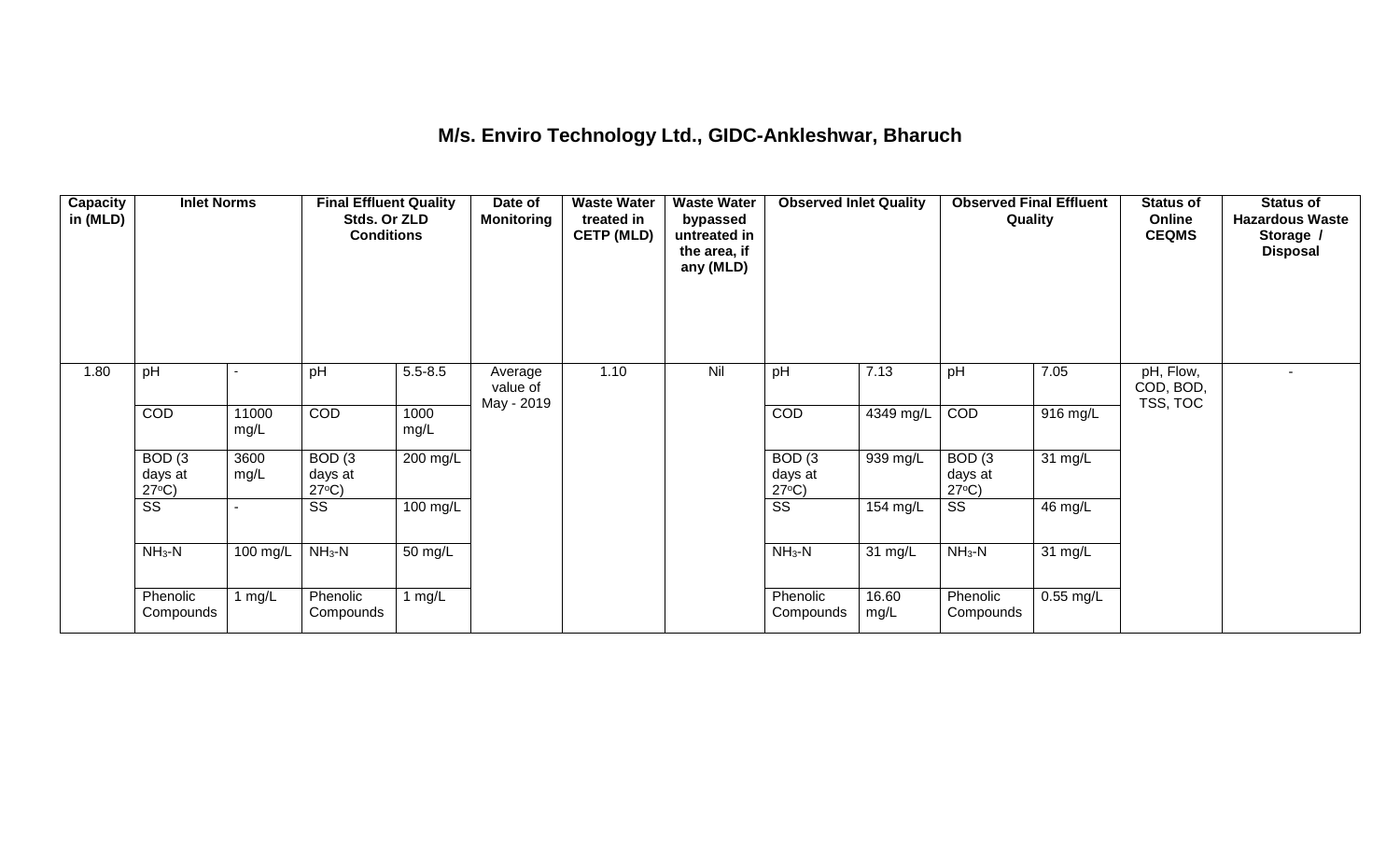### **M/s. Narmada Clean Tech Ltd., (Bharuch Eco-Aqua Infrastructure Ltd.,) (BEAIL), Ankleshwar**

| Capacity<br>in (MLD) | <b>Inlet Norms</b>     |                  | <b>Final Effluent Quality</b><br>Stds. Or ZLD<br><b>Conditions</b> |                      | Date of<br><b>Monitoring</b>      | <b>Waste Water</b><br>treated in<br><b>CETP (MLD)</b> | <b>Waste Water</b><br>bypassed<br>untreated in<br>the area, if<br>any (MLD) | <b>Observed Inlet Quality</b> |           | <b>Observed Final Effluent</b><br>Quality |                | <b>Status of</b><br>Online<br><b>CEQMS</b> | <b>Status of</b><br><b>Hazardous Waste</b><br>Storage /<br><b>Disposal</b> |
|----------------------|------------------------|------------------|--------------------------------------------------------------------|----------------------|-----------------------------------|-------------------------------------------------------|-----------------------------------------------------------------------------|-------------------------------|-----------|-------------------------------------------|----------------|--------------------------------------------|----------------------------------------------------------------------------|
| 40                   | pH                     | $6.5 - 8.5$      | pH                                                                 | $6-9$                | Average<br>value of<br>May - 2019 | 40                                                    | Nil                                                                         | pH                            | 7.835     | pH                                        | 6.877          | pH, Flow<br>Meter, TOC,<br><b>TSS</b>      | Storage - 300 MT                                                           |
|                      | COD                    | 1000<br>mg/L     | COD                                                                | $500 \text{ mg/L}$   |                                   |                                                       |                                                                             | COD                           | 1442 mg/L | COD                                       | $561$ mg/L     |                                            |                                                                            |
|                      | <b>BOD</b>             | 200 mg/L         | <b>BOD</b>                                                         | 100 mg/L             |                                   |                                                       |                                                                             | <b>BOD</b>                    |           | <b>BOD</b>                                | $\sim$         |                                            |                                                                            |
|                      | $\overline{\text{ss}}$ | 150 mg/L $\vert$ | $\overline{\text{ss}}$                                             | $100$ mg/L           |                                   |                                                       |                                                                             | $\overline{\text{ss}}$        |           | $\overline{\text{ss}}$                    | $\blacksquare$ |                                            |                                                                            |
|                      | $NH3-N$                | 50 mg/L          | $NH3-N$                                                            | $\overline{50}$ mg/L |                                   |                                                       |                                                                             | $NH3-N$                       | 150 mg/L  | $NH3-N$                                   | 43 mg/L        |                                            |                                                                            |
|                      | Phenolic<br>Compounds  | 5 mg/L           | Phenolic<br>Compounds                                              | $5 \text{ mg/L}$     |                                   |                                                       |                                                                             | Phenolic<br>Compounds         |           | Phenolic<br>Compounds                     |                |                                            |                                                                            |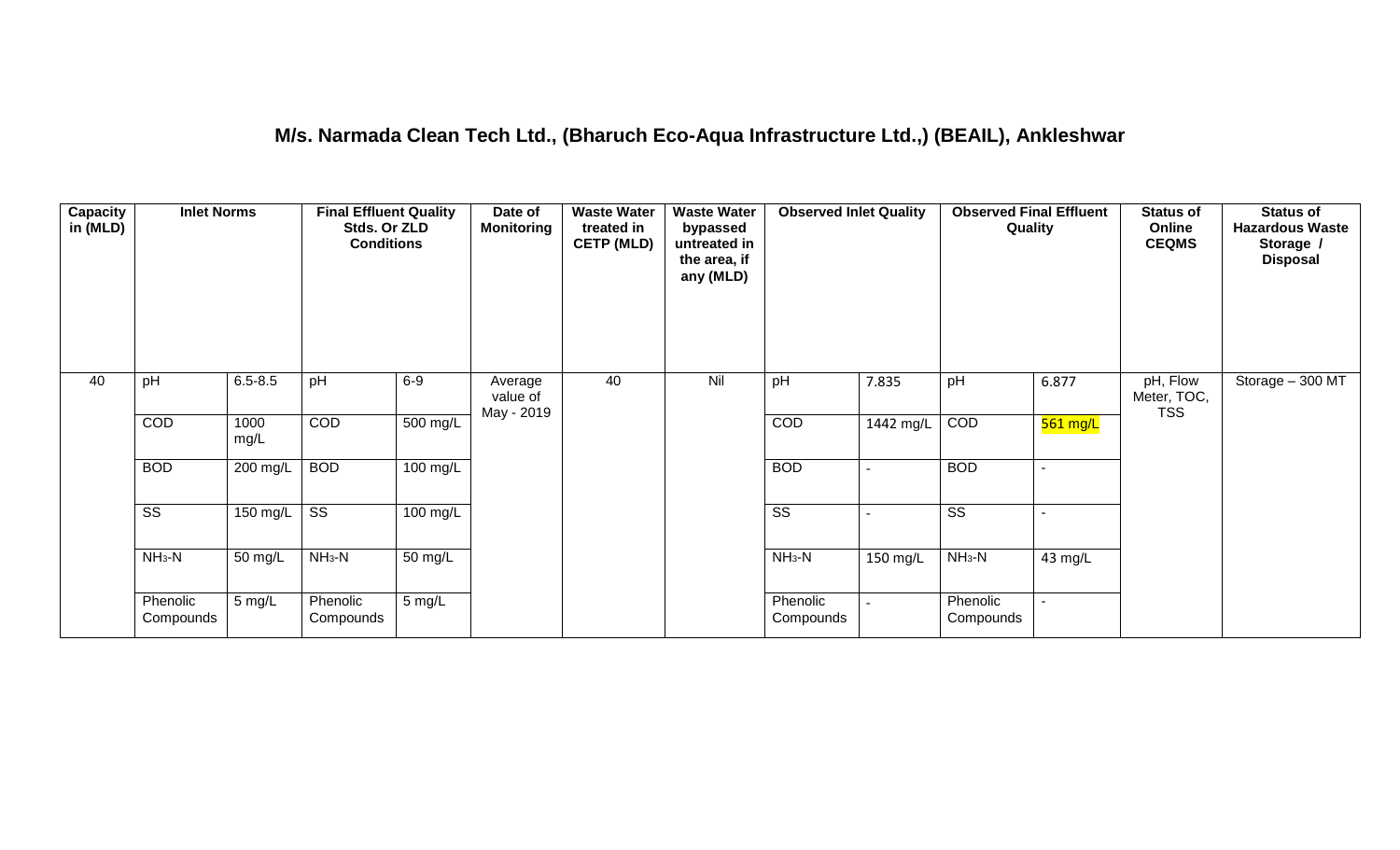## **M/s. Panoli Enviro Technology Ltd., GIDC-Panoil, Bharuch**

| <b>Capacity</b><br>in (MLD) | <b>Inlet Norms</b>     |               | <b>Final Effluent Quality</b><br>Stds. Or ZLD<br><b>Conditions</b> |              | Date of<br><b>Monitoring</b>      | <b>Waste Water</b><br>treated in<br><b>CETP (MLD)</b> | <b>Waste Water</b><br>bypassed<br>untreated in<br>the area, if<br>any (MLD) | <b>Observed Inlet Quality</b> |           | <b>Observed Final Effluent</b><br>Quality |                   | <b>Status of</b><br>Online<br><b>CEQMS</b> | <b>Status of</b><br><b>Hazardous Waste</b><br>Storage /<br><b>Disposal</b> |
|-----------------------------|------------------------|---------------|--------------------------------------------------------------------|--------------|-----------------------------------|-------------------------------------------------------|-----------------------------------------------------------------------------|-------------------------------|-----------|-------------------------------------------|-------------------|--------------------------------------------|----------------------------------------------------------------------------|
| 1.00                        | pH                     | $6.5 - 8.5$   | pH                                                                 | $6.5 - 8.5$  | Average<br>value of<br>May - 2019 | 0.35                                                  | Nil                                                                         | pH                            | 7.12      | pH                                        | 7.59              | pH, Flow<br>Meter, TOC                     | Storage - 110 MT                                                           |
|                             | COD                    | 10000<br>mg/L | <b>COD</b>                                                         | 1000<br>mg/L |                                   |                                                       |                                                                             | COD                           | 2395 mg/L | COD                                       | 889 mg/L          |                                            |                                                                            |
|                             | <b>BOD</b>             | 3000<br>mg/L  | <b>BOD</b>                                                         | 200 mg/L     |                                   |                                                       |                                                                             | <b>BOD</b>                    | 534 mg/L  | <b>BOD</b>                                | 30 mg/L           |                                            |                                                                            |
|                             | $\overline{\text{ss}}$ |               | SS                                                                 | 150 mg/L     |                                   |                                                       |                                                                             | $\overline{\text{ss}}$        | 408 mg/L  | $\overline{\text{ss}}$                    | 56 mg/L           |                                            |                                                                            |
|                             | $NH3-N$                | 50 mg/L       | $NH3-N$                                                            | 50 mg/L      |                                   |                                                       |                                                                             | $NH3-N$                       | 33 mg/L   | $NH3-N$                                   | $30 \text{ mg/L}$ |                                            |                                                                            |
|                             | Phenolic<br>Compounds  | 1 $mg/L$      | Phenolic<br>Compounds                                              | 5 mg/L       |                                   |                                                       |                                                                             | Phenolic<br>Compounds         | 0.73 mg/L | Phenolic<br>Compounds                     | <b>BDL</b>        |                                            |                                                                            |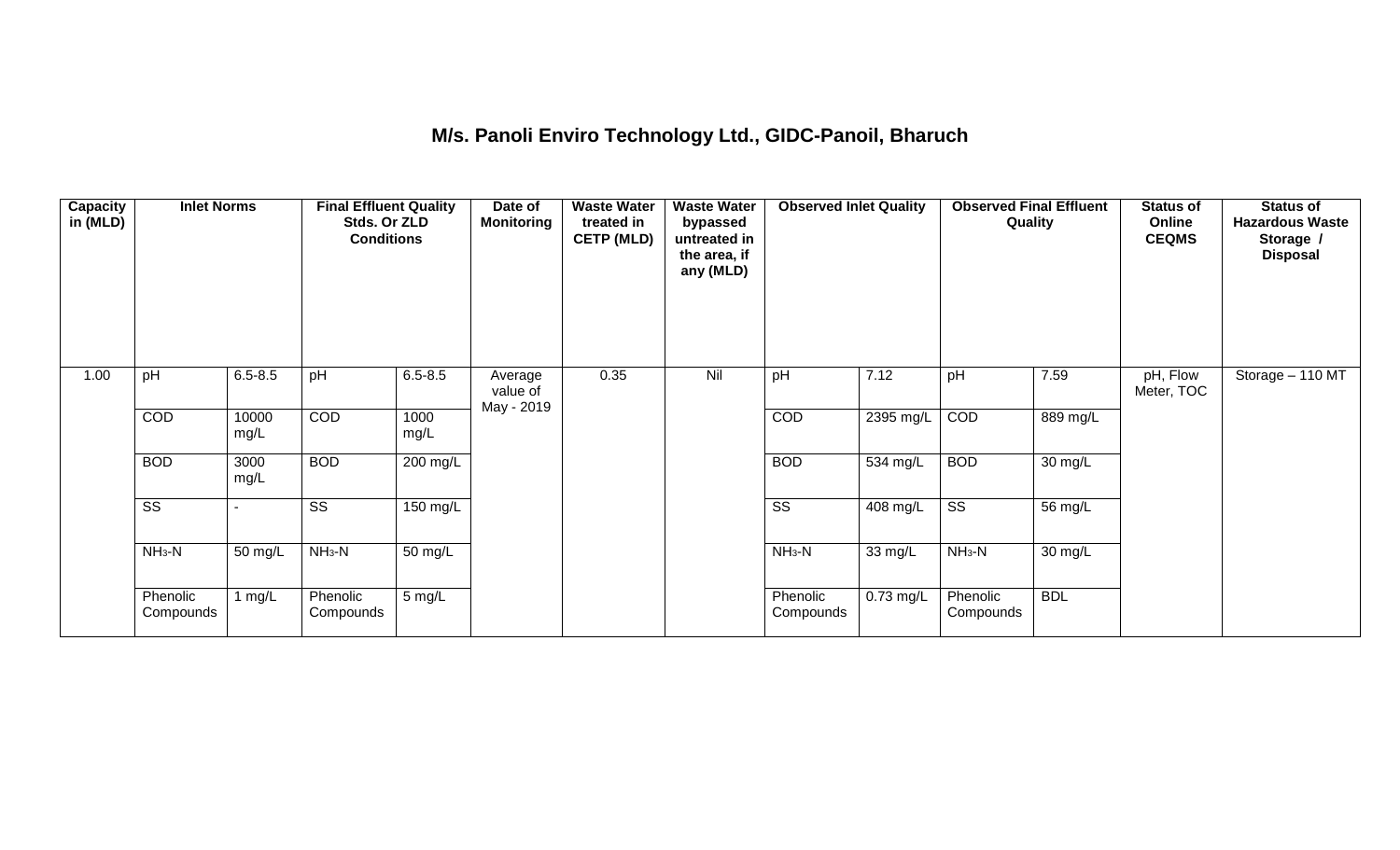### **M/s. Globe Enviro Care Ltd. [chemical units], GIDC-Sachin, Surat**

| <b>Capacity</b><br>in (MLD) | <b>Inlet Norms</b>     |              | <b>Final Effluent Quality</b><br>Stds. Or ZLD<br><b>Conditions</b> |                    | Date of<br><b>Monitoring</b>      | <b>Waste Water</b><br>treated in<br><b>CETP (MLD)</b> | <b>Waste Water</b><br>bypassed<br>untreated in<br>the area, if<br>any (MLD) | <b>Observed Inlet Quality</b> |           | <b>Observed Final Effluent</b><br>Quality |                   | <b>Status of</b><br>Online<br><b>CEQMS</b> | <b>Status of</b><br><b>Hazardous Waste</b><br>Storage /<br><b>Disposal</b> |
|-----------------------------|------------------------|--------------|--------------------------------------------------------------------|--------------------|-----------------------------------|-------------------------------------------------------|-----------------------------------------------------------------------------|-------------------------------|-----------|-------------------------------------------|-------------------|--------------------------------------------|----------------------------------------------------------------------------|
| 0.50                        | pH                     | 6.5 to 8.5   | pH                                                                 | 6.5 to 8.5         | Average<br>value of<br>May - 2019 | 0.35                                                  | Nil                                                                         | pH                            | 7.47      | pH                                        | 7.73              | pH, TOC,<br>TSS, Flow<br>meter             |                                                                            |
|                             | COD                    | 3000<br>mg/L | COD                                                                | 250 mg/L           |                                   |                                                       |                                                                             | COD                           | 2215 mg/L | COD                                       | 205 mg/L          |                                            |                                                                            |
|                             | <b>BOD</b>             | 1200<br>mg/L | <b>BOD</b>                                                         | 30 mg/L            |                                   |                                                       |                                                                             | <b>BOD</b>                    | 38 mg/L   | <b>BOD</b>                                | $25 \text{ mg/L}$ |                                            |                                                                            |
|                             | $\overline{\text{ss}}$ | 300 mg/L     | $\overline{\text{ss}}$                                             | $100 \text{ mg/L}$ |                                   |                                                       |                                                                             | $\overline{\text{ss}}$        | 556 mg/L  | $\overline{\text{ss}}$                    | 75 mg/L           |                                            |                                                                            |
|                             | $NH3-N$                | 50 mg/L      | $NH3-N$                                                            | 50 mg/L            |                                   |                                                       |                                                                             | $NH3-N$                       | 160 mg/L  | $NH3-N$                                   | 43 mg/L           |                                            |                                                                            |
|                             | Phenolic<br>Compounds  | 1 mg/L       | Phenolic<br>Compounds                                              | 1 $mg/L$           |                                   |                                                       |                                                                             | Phenolic<br>Compounds         | 0.73 mg/L | Phenolic<br>Compounds                     | $0.36$ mg/L       |                                            |                                                                            |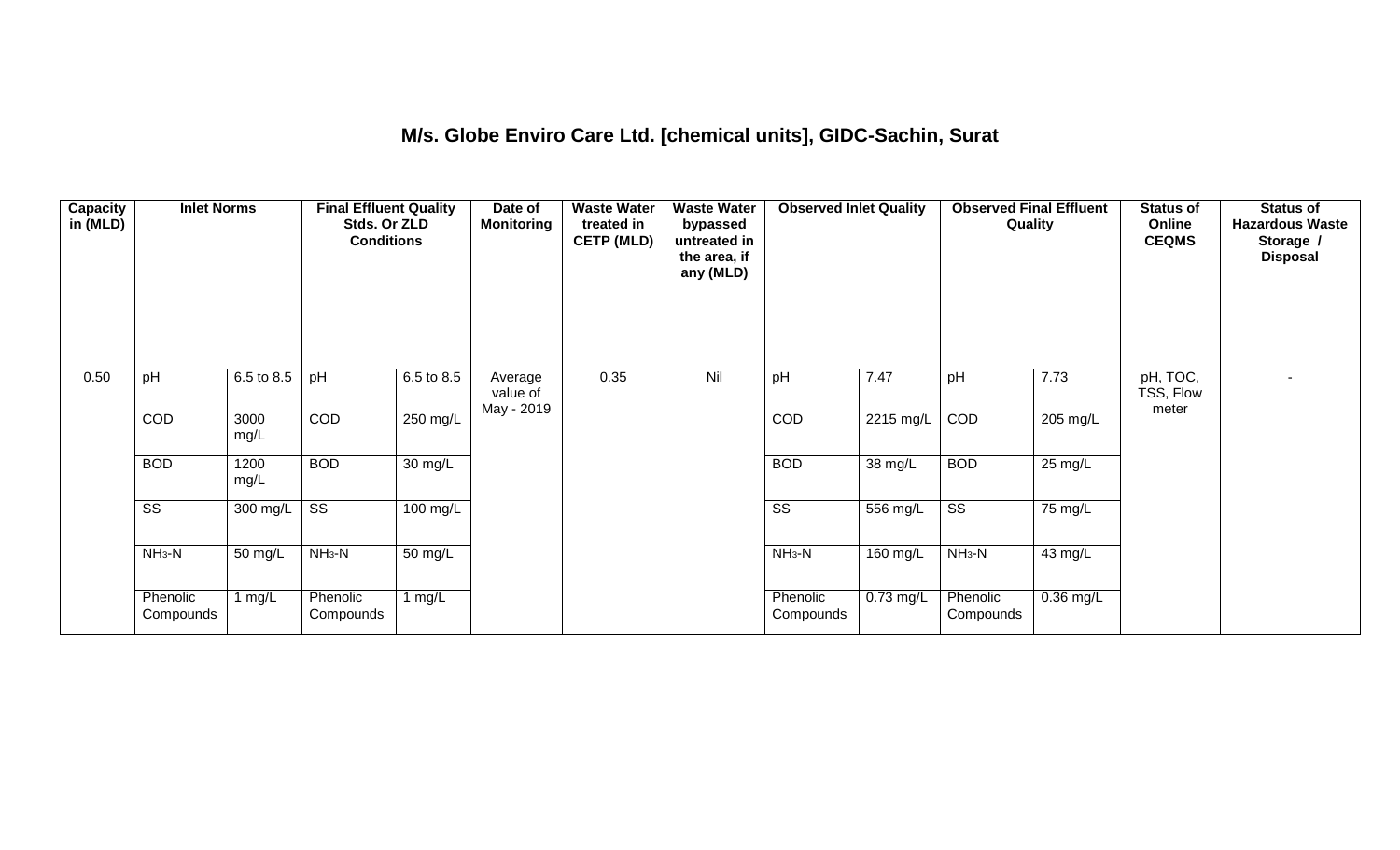### **M/s. Sachin Infra Environment Ltd., GIDC-Sachin, Surat**

| <b>Capacity</b><br>in (MLD) | <b>Inlet Norms</b>     |                  | <b>Final Effluent Quality</b><br>Stds. Or ZLD<br><b>Conditions</b> |                      | Date of<br><b>Monitoring</b>      | <b>Waste Water</b><br>treated in<br><b>CETP (MLD)</b> | <b>Waste Water</b><br>bypassed<br>untreated in<br>the area, if<br>any (MLD) | <b>Observed Inlet Quality</b> |             | <b>Observed Final Effluent</b><br>Quality |             | <b>Status of</b><br>Online<br><b>CEQMS</b> | <b>Status of</b><br><b>Hazardous Waste</b><br>Storage /<br><b>Disposal</b> |
|-----------------------------|------------------------|------------------|--------------------------------------------------------------------|----------------------|-----------------------------------|-------------------------------------------------------|-----------------------------------------------------------------------------|-------------------------------|-------------|-------------------------------------------|-------------|--------------------------------------------|----------------------------------------------------------------------------|
| 50                          | pH                     | Not<br>Furnished | pH                                                                 | $6.5 - 8.5$          | Average<br>value of<br>May - 2019 | 40                                                    | Nil                                                                         | pH                            | 7.89        | pH                                        | 7.53        | pH, Flow<br>Meter, TOC                     | Storage - 100 MT<br>Disposal - 556 MT                                      |
|                             | COD                    | 1000<br>mg/L     | <b>COD</b>                                                         | $250$ mg/L           |                                   |                                                       |                                                                             | COD                           | 940 mg/L    | COD                                       | 346 mg/L    |                                            |                                                                            |
|                             | <b>BOD</b>             | 400 mg/L         | <b>BOD</b>                                                         | $\overline{30}$ mg/L |                                   |                                                       |                                                                             | <b>BOD</b>                    | 195 mg/L    | <b>BOD</b>                                | 45 mg/L     |                                            |                                                                            |
|                             | $\overline{\text{SS}}$ | 300 mg/L         | $\overline{\text{ss}}$                                             | 100 mg/L             |                                   |                                                       |                                                                             | $\overline{\text{ss}}$        | 170 mg/L    | $\overline{\text{ss}}$                    | 68 mg/L     |                                            |                                                                            |
|                             | $NH3-N$                | 50 mg/L          | $NH_3-N$                                                           | $50 \text{ mg/L}$    |                                   |                                                       |                                                                             | $NH_3-N$                      | 40 mg/L     | $NH_3-N$                                  | 25 mg/L     |                                            |                                                                            |
|                             | Phenolic<br>Compounds  | mg/L             | Phenolic<br>Compounds                                              | 01 mg/L              |                                   |                                                       |                                                                             | Phenolic<br>Compounds         | $0.36$ mg/L | Phenolic<br>Compounds                     | $0.32$ mg/L |                                            |                                                                            |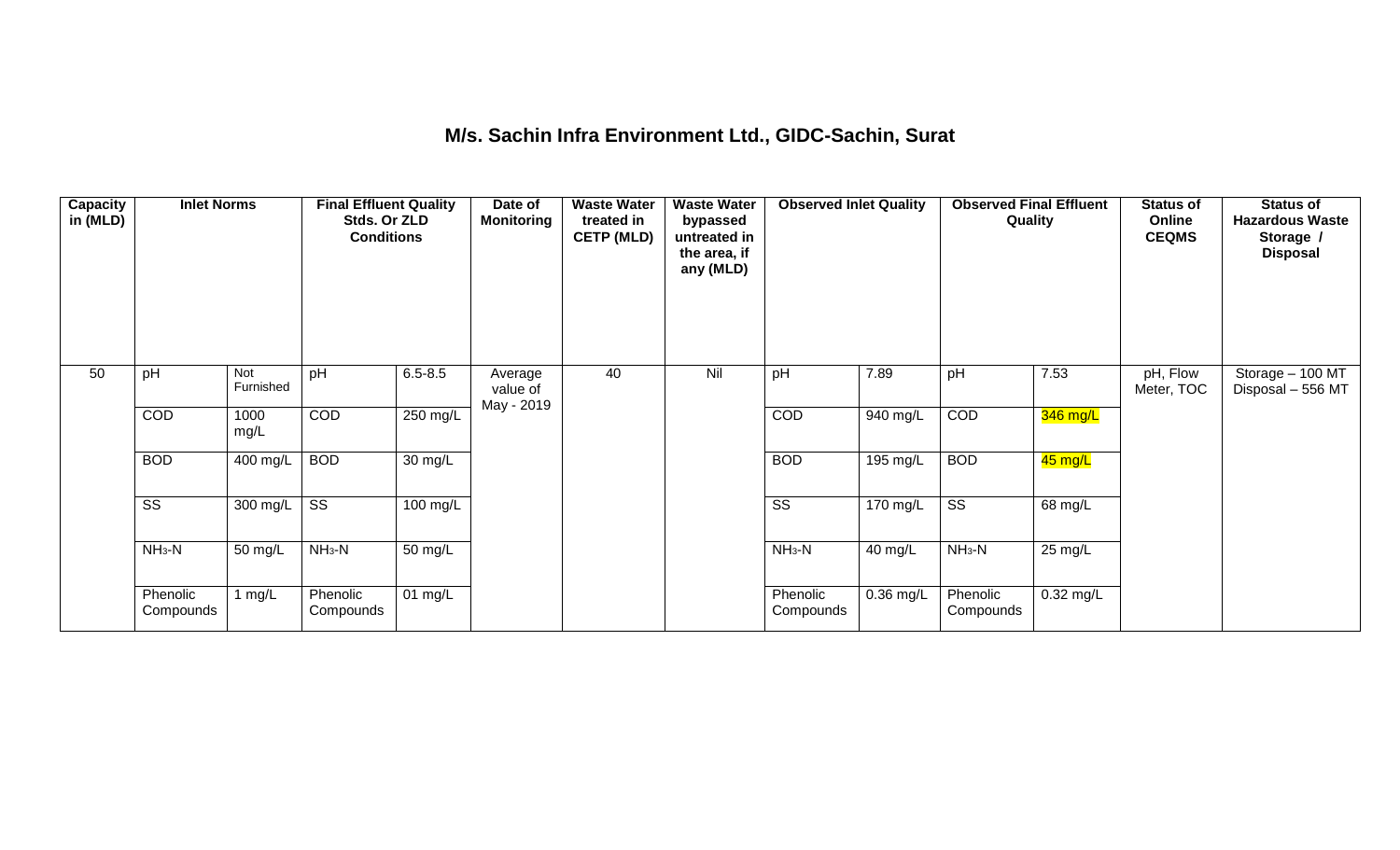## **M/s. Palsana Enviro Protection Ltd., (PEPL), Kadodara, Surat**

| Capacity<br>in (MLD) | <b>Inlet Norms</b>     |              | <b>Final Effluent Quality</b><br>Stds. Or ZLD<br><b>Conditions</b> |                       | Date of<br><b>Monitoring</b>      | <b>Waste Water</b><br>treated in<br><b>CETP (MLD)</b> | <b>Waste Water</b><br>bypassed<br>untreated in<br>the area, if<br>any (MLD) | <b>Observed Inlet Quality</b> |             | <b>Observed Final Effluent</b><br>Quality |                      | <b>Status of</b><br>Online<br><b>CEQMS</b> | <b>Status of</b><br><b>Hazardous Waste</b><br>Storage /<br><b>Disposal</b> |
|----------------------|------------------------|--------------|--------------------------------------------------------------------|-----------------------|-----------------------------------|-------------------------------------------------------|-----------------------------------------------------------------------------|-------------------------------|-------------|-------------------------------------------|----------------------|--------------------------------------------|----------------------------------------------------------------------------|
| 100                  | pH                     | 6.5 to 8.5   | pH                                                                 | 6.5 to 8.5            | Average<br>value of<br>May - 2019 | 95                                                    | Nil                                                                         | pH                            | 7.12        | pH                                        | 7.855                | pH, Flow<br>Meter, COD,<br>BOD, TSS        | Storage - 500 MT<br>Disposal - 194 MT                                      |
|                      | COD                    | 1000<br>mg/L | COD                                                                | 250 mg/L              |                                   |                                                       |                                                                             | COD                           | 935 mg/L    | COD                                       | 146 mg/L             |                                            |                                                                            |
|                      | <b>BOD</b>             | 400 mg/L     | <b>BOD</b>                                                         | $30 \text{ mg/L}$     |                                   |                                                       |                                                                             | <b>BOD</b>                    | $290$ mg/L  | <b>BOD</b>                                | $\overline{20}$ mg/L |                                            |                                                                            |
|                      | $\overline{\text{ss}}$ | 300 mg/L     | $\overline{\text{ss}}$                                             | $\overline{100}$ mg/L |                                   |                                                       |                                                                             | $\overline{\text{SS}}$        | 88 mg/L     | $\overline{\text{ss}}$                    | 56 mg/L              |                                            |                                                                            |
|                      | $NH3-N$                | 50 mg/L      | $NH_3-N$                                                           | 50 mg/L               |                                   |                                                       |                                                                             | $NH_3-N$                      | 34 mg/L     | $NH_3-N$                                  | 8 mg/L               |                                            |                                                                            |
|                      | Phenolic<br>Compounds  | 1 $mg/L$     | Phenolic<br>Compounds                                              | 1 $mg/L$              |                                   |                                                       |                                                                             | Phenolic<br>Compounds         | $0.42$ mg/L | Phenolic<br>Compounds                     | $0.4$ mg/L           |                                            |                                                                            |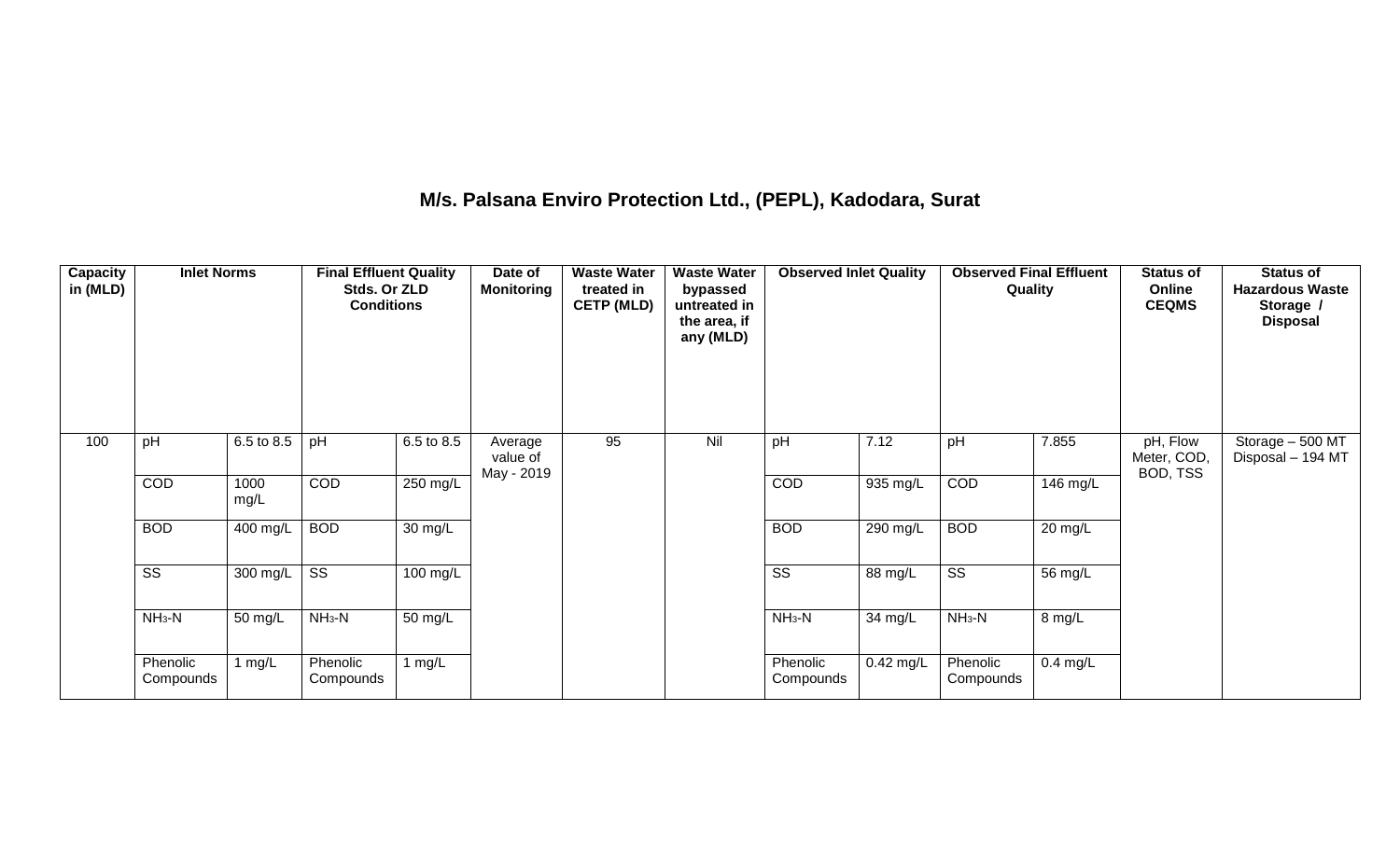### **M/s. Pandesara Infrastructure Ltd., GIDC- Pandesara, Surat**

| Capacity<br>in (MLD) | <b>Inlet Norms</b>     |              | <b>Final Effluent Quality</b><br>Stds. Or ZLD<br><b>Conditions</b> |                      | Date of<br><b>Monitoring</b>      | <b>Waste Water</b><br>treated in<br><b>CETP (MLD)</b> | <b>Waste Water</b><br>bypassed<br>untreated in<br>the area, if<br>any (MLD) | <b>Observed Inlet Quality</b> |                    | <b>Observed Final Effluent</b><br>Quality |                   | <b>Status of</b><br>Online<br><b>CEQMS</b> | <b>Status of</b><br><b>Hazardous Waste</b><br>Storage /<br><b>Disposal</b> |
|----------------------|------------------------|--------------|--------------------------------------------------------------------|----------------------|-----------------------------------|-------------------------------------------------------|-----------------------------------------------------------------------------|-------------------------------|--------------------|-------------------------------------------|-------------------|--------------------------------------------|----------------------------------------------------------------------------|
| 100                  | pH                     | $6.5 - 8.5$  | pH                                                                 | $6.5 - 8.5$          | Average<br>value of<br>May - 2019 | 88                                                    | Nil                                                                         | pH                            | 6.90               | pH                                        | 7.52              | pH, Flow<br>Meter, TOC,<br>COD             | Storage - 1100 MT<br>Disposal - 252 MT                                     |
|                      | COD                    | 1000<br>mg/L | <b>COD</b>                                                         | 250 mg/L             |                                   |                                                       |                                                                             | <b>COD</b>                    | 1105 mg/L          | COD                                       | 348 mg/L          |                                            |                                                                            |
|                      | <b>BOD</b>             | 400 mg/L     | <b>BOD</b>                                                         | $\overline{30}$ mg/L |                                   |                                                       |                                                                             | <b>BOD</b>                    | $235 \text{ mg/L}$ | <b>BOD</b>                                | 40 mg/L           |                                            |                                                                            |
|                      | $\overline{\text{ss}}$ | 300 mg/L     | $\overline{\text{SS}}$                                             | 100 mg/L             |                                   |                                                       |                                                                             | $\overline{\text{ss}}$        | 90 mg/L            | $\overline{\text{ss}}$                    | 70 mg/L           |                                            |                                                                            |
|                      | $NH3-N$                | 50 mg/L      | $NH3-N$                                                            | 50 mg/L              |                                   |                                                       |                                                                             | $NH3-N$                       | 66 mg/L            | $NH3-N$                                   | $17 \text{ mg/L}$ |                                            |                                                                            |
|                      | Phenolic<br>Compounds  | 01 mg/L      | Phenolic<br>Compounds                                              | $01$ mg/L            |                                   |                                                       |                                                                             | Phenolic<br>Compounds         | $0.36$ mg/L        | Phenolic<br>Compounds                     | $0.57$ mg/L       |                                            |                                                                            |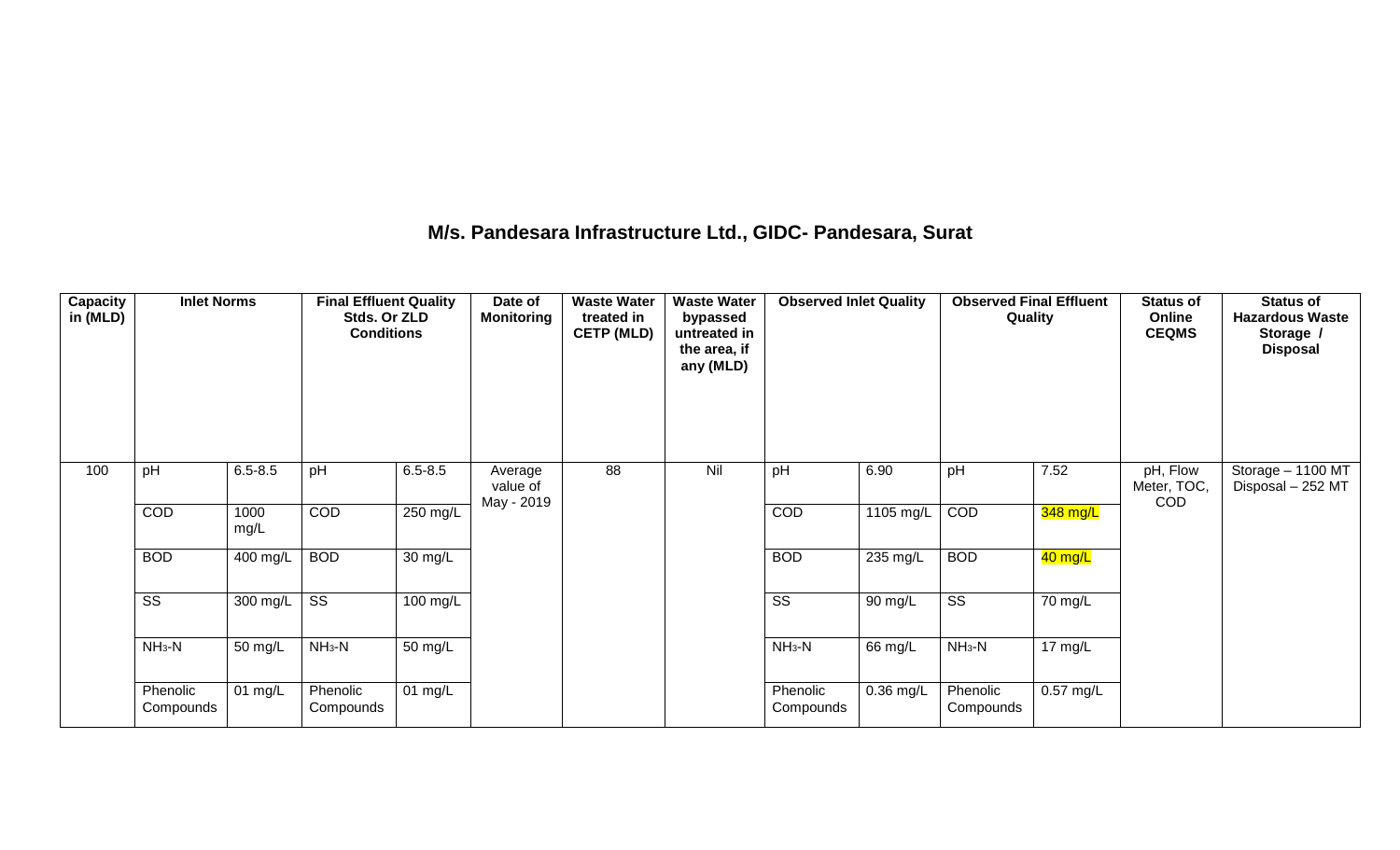## **M/s. CETP of Kejriwal Integrated Textile Park Ltd – KITPL**

| <b>Capacity</b><br>in (MLD) | <b>Inlet Norms</b>     |                | <b>Final Effluent Quality</b><br>Stds. Or ZLD<br><b>Conditions</b> |                     | Date of<br><b>Monitoring</b>      | <b>Waste Water</b><br>treated in<br><b>CETP (MLD)</b> | <b>Waste Water</b><br>bypassed<br>untreated in<br>the area, if<br>any (MLD) | <b>Observed Inlet Quality</b> |             | <b>Observed Final Effluent</b><br>Quality |             | <b>Status of</b><br>Online<br><b>CEQMS</b> | <b>Status of</b><br><b>Hazardous Waste</b><br>Storage /<br><b>Disposal</b> |
|-----------------------------|------------------------|----------------|--------------------------------------------------------------------|---------------------|-----------------------------------|-------------------------------------------------------|-----------------------------------------------------------------------------|-------------------------------|-------------|-------------------------------------------|-------------|--------------------------------------------|----------------------------------------------------------------------------|
| 0.84                        | pH                     | $6.5 - 8.5$    | pH                                                                 | $6.5 - 8.5$         | Average<br>value of<br>May - 2019 | 0.5                                                   | Nil                                                                         | pH                            | 8.11        | pH                                        | 7.97        | $\sim$ 10 $\,$                             | Storage - 3.5 MT                                                           |
|                             | COD                    | $500$<br>mg/L  | COD                                                                | $<$ 20 mg/L         |                                   |                                                       |                                                                             | COD                           | 673 mg/L    | COD                                       | 68 mg/L     |                                            |                                                                            |
|                             | <b>BOD</b>             | <200<br>mg/L   | <b>BOD</b>                                                         | $\overline{5}$ mg/L |                                   |                                                       |                                                                             | <b>BOD</b>                    | 96 mg/L     | <b>BOD</b>                                | 8 mg/L      |                                            |                                                                            |
|                             | $\overline{\text{ss}}$ | $<150$<br>mg/L | $\overline{\text{ss}}$                                             | $\overline{5}$ mg/L |                                   |                                                       |                                                                             | $\overline{\text{ss}}$        | 120 mg/L    | $\overline{\text{ss}}$                    | 18 mg/L     |                                            |                                                                            |
|                             | $NH_3-N$               | $\blacksquare$ | $NH3-N$                                                            |                     |                                   |                                                       |                                                                             | $NH_3-N$                      | 29 mg/L     | $NH_3-N$                                  | 18 mg/L     |                                            |                                                                            |
|                             | Phenolic<br>Compounds  | $\blacksquare$ | Phenolic<br>Compounds                                              |                     |                                   |                                                       |                                                                             | Phenolic<br>Compounds         | $0.34$ mg/L | Phenolic<br>Compounds                     | $0.34$ mg/L |                                            |                                                                            |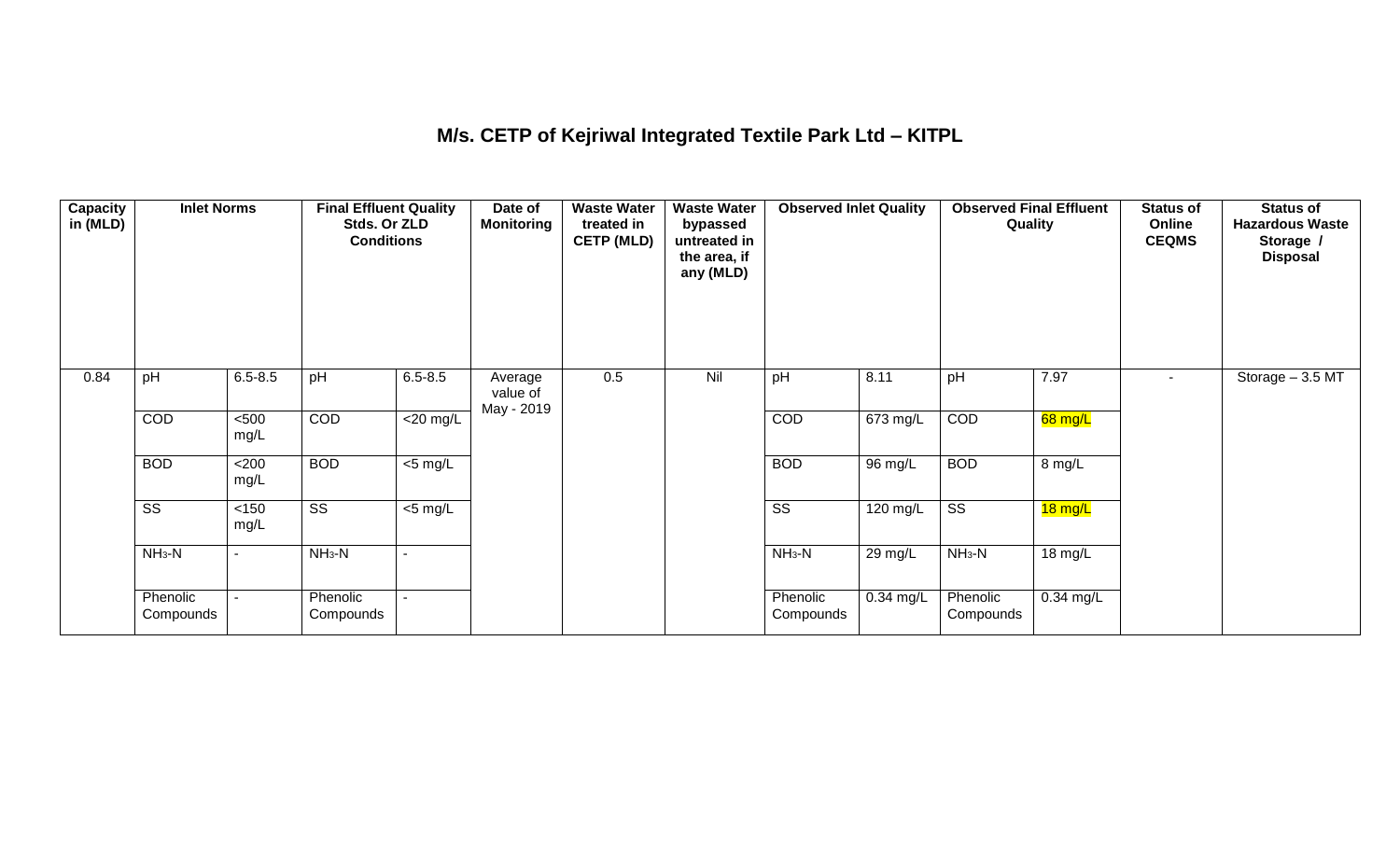## **M/s. Gujarat Eco Textile Park Pvt Ltd, Palsana, Surat**

| Capacity<br>in (MLD) | <b>Inlet Norms</b>     |              | <b>Final Effluent Quality</b><br>Stds. Or ZLD<br><b>Conditions</b> |                       | Date of<br><b>Monitoring</b>      | <b>Waste Water</b><br>treated in<br><b>CETP (MLD)</b> | <b>Waste Water</b><br>bypassed<br>untreated in<br>the area, if<br>any (MLD) | <b>Observed Inlet Quality</b> |             | <b>Observed Final Effluent</b><br>Quality |           | <b>Status of</b><br>Online<br><b>CEQMS</b> | <b>Status of</b><br><b>Hazardous Waste</b><br>Storage /<br><b>Disposal</b> |
|----------------------|------------------------|--------------|--------------------------------------------------------------------|-----------------------|-----------------------------------|-------------------------------------------------------|-----------------------------------------------------------------------------|-------------------------------|-------------|-------------------------------------------|-----------|--------------------------------------------|----------------------------------------------------------------------------|
| 60                   | pH                     | $6.5 - 8.5$  | pH                                                                 | 6.5 to 8.5            | Average<br>value of<br>May - 2019 | 35                                                    | Nil                                                                         | pH                            | 7.31        | pH                                        | 7.45      | pH, Flow<br>Meter, COD<br>Meter            | Storage - 240 MT<br>Disposal - 27 MT                                       |
|                      | COD                    | 1000<br>mg/L | COD                                                                | 250 mg/L              |                                   |                                                       |                                                                             | COD                           | 925 mg/L    | COD                                       | 201 mg/L  | including<br><b>TOC</b>                    |                                                                            |
|                      | <b>BOD</b>             | 400 mg/L     | <b>BOD</b>                                                         | 100 mg/L              |                                   |                                                       |                                                                             | <b>BOD</b>                    | 285 mg/L    | <b>BOD</b>                                | 20 mg/L   |                                            |                                                                            |
|                      | $\overline{\text{ss}}$ | 300 mg/L     | $\overline{\text{ss}}$                                             | $\overline{<}60$ mg/L |                                   |                                                       |                                                                             | $\overline{\text{ss}}$        | 194 mg/L    | $\overline{\text{ss}}$                    | 62 mg/L   |                                            |                                                                            |
|                      | $NH3-N$                | 50 mg/L      | $NH3-N$                                                            | 50 mg/L               |                                   |                                                       |                                                                             | $NH_3-N$                      | 18 mg/L     | $NH_3-N$                                  | 20 mg/L   |                                            |                                                                            |
|                      | Phenolic<br>Compounds  |              | Phenolic<br>Compounds                                              | 1 $mg/L$              |                                   |                                                       |                                                                             | Phenolic<br>Compounds         | $0.41$ mg/L | Phenolic<br>Compounds                     | 0.39 mg/L |                                            |                                                                            |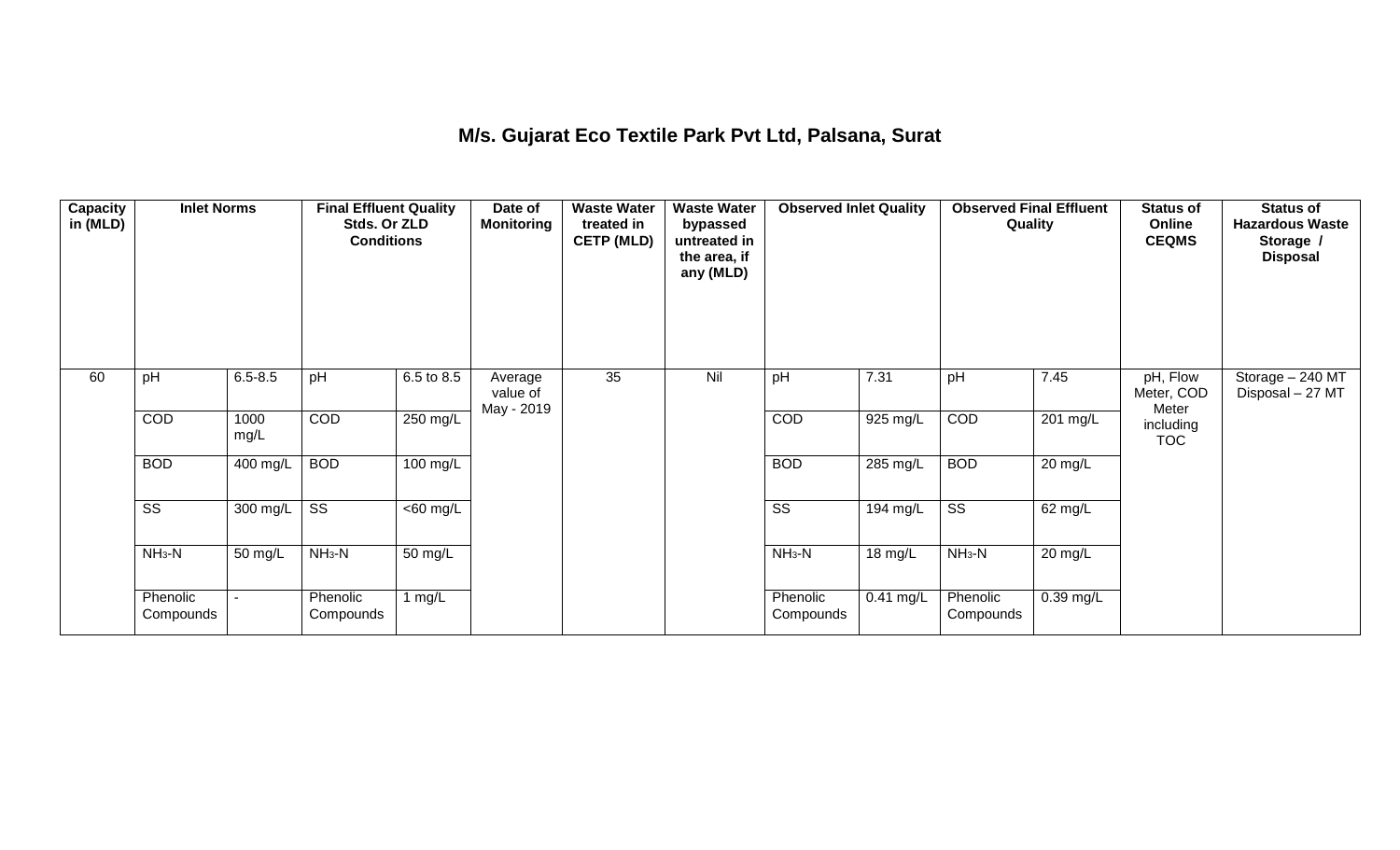### **M/s. Fairdeal Textile Parks Pvt. Ltd, Kosamaba, Surat**

| <b>Capacity</b><br>in (MLD) | <b>Inlet Norms</b>     |          | <b>Final Effluent Quality</b><br>Stds. Or ZLD<br><b>Conditions</b> |                      | Date of<br><b>Monitoring</b>      | <b>Waste Water</b><br>treated in<br><b>CETP (MLD)</b> | <b>Waste Water</b><br>bypassed<br>untreated in<br>the area, if<br>any (MLD) | Ob<br>served Inlet Quality |                | <b>Observed Final Effluent</b><br>Quality |                      | <b>Status of</b><br>Online<br><b>CEQMS</b> | <b>Status of</b><br><b>Hazardous Waste</b><br>Storage /<br><b>Disposal</b> |
|-----------------------------|------------------------|----------|--------------------------------------------------------------------|----------------------|-----------------------------------|-------------------------------------------------------|-----------------------------------------------------------------------------|----------------------------|----------------|-------------------------------------------|----------------------|--------------------------------------------|----------------------------------------------------------------------------|
| 2.25                        | pH                     |          | pH                                                                 | 6.5 to 8.5           | Average<br>value of<br>May - 2019 | 1.00                                                  | Nil                                                                         | pH                         | 7.47           | pH                                        | 7.26                 | pH, Flow<br>Meter                          | Storage - 1.5 MT<br>Disposal - 5 MT                                        |
|                             | COD                    | 500 mg/L | COD                                                                | 100 mg/L             |                                   |                                                       |                                                                             | COD                        | 198 mg/L       | COD                                       | 65 mg/L              |                                            |                                                                            |
|                             | <b>BOD</b>             | 200 mg/L | <b>BOD</b>                                                         | $\overline{30}$ mg/L |                                   |                                                       |                                                                             | <b>BOD</b>                 | 28 mg/L        | <b>BOD</b>                                | $10 \,\mathrm{mg/L}$ |                                            |                                                                            |
|                             | $\overline{\text{ss}}$ |          | $\overline{\text{ss}}$                                             | $\overline{60}$ mg/L |                                   |                                                       |                                                                             | $\overline{\text{ss}}$     | 84 mg/L        | $\overline{\text{ss}}$                    | 16 mg/L              |                                            |                                                                            |
|                             | $NH3-N$                |          | $NH3-N$                                                            | $\overline{50}$ mg/L |                                   |                                                       |                                                                             | $NH3-N$                    | $\blacksquare$ | $NH3-N$                                   |                      |                                            |                                                                            |
|                             | Phenolic<br>Compounds  |          | Phenolic<br>Compounds                                              | 1 $mg/L$             |                                   |                                                       |                                                                             | Phenolic<br>Compounds      | 0.36 mg/L      | Phenolic<br>Compounds                     | $0.32$ mg/L          |                                            |                                                                            |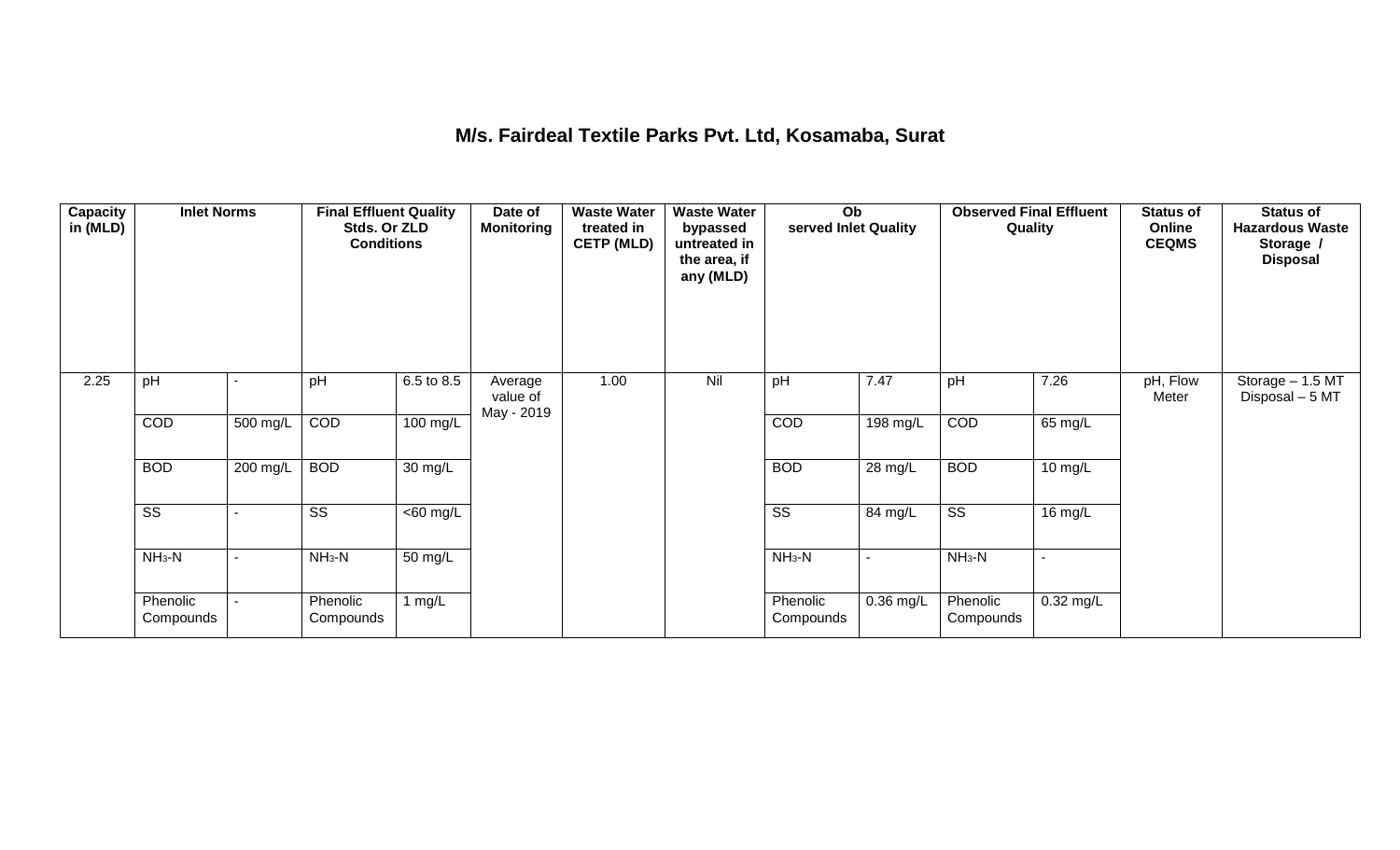## **M/s. New Palsana Industrial Co. Op. Society Ltd., Palsana, Surat**

| <b>Capacity</b><br>in (MLD) | <b>Inlet Norms</b>     |              | <b>Final Effluent Quality</b><br>Stds. Or ZLD<br><b>Conditions</b> |                       | Date of<br><b>Monitoring</b>      | <b>Waste Water</b><br>treated in<br><b>CETP (MLD)</b> | <b>Waste Water</b><br>bypassed<br>untreated in<br>the area, if<br>any (MLD) | <b>Observed Inlet Quality</b> |             | <b>Observed Final Effluent</b><br>Quality |                   | <b>Status of</b><br>Online<br><b>CEQMS</b> | <b>Status of</b><br><b>Hazardous Waste</b><br>Storage /<br><b>Disposal</b> |
|-----------------------------|------------------------|--------------|--------------------------------------------------------------------|-----------------------|-----------------------------------|-------------------------------------------------------|-----------------------------------------------------------------------------|-------------------------------|-------------|-------------------------------------------|-------------------|--------------------------------------------|----------------------------------------------------------------------------|
| 45                          | pH                     | $6.5 - 8.5$  | pH                                                                 | $6.5 - 8.5$           | Average<br>value of<br>May - 2019 | $\overline{22}$                                       | Nil                                                                         | pH                            | 7.635       | pH                                        | 7.675             | pH, Flow<br>meter, COD,<br>BOD, TSS        | Storage - 200 MT<br>Disposal - 5212<br>MT                                  |
|                             | COD                    | 1000<br>mg/L | COD                                                                | 250 mg/L              |                                   |                                                       |                                                                             | COD                           | 943 mg/L    | COD                                       | 205 mg/L          |                                            |                                                                            |
|                             | <b>BOD</b>             | 400 mg/L     | <b>BOD</b>                                                         | 30 mg/L               |                                   |                                                       |                                                                             | <b>BOD</b>                    | 214 mg/L    | <b>BOD</b>                                | $22 \text{ mg/L}$ |                                            |                                                                            |
|                             | $\overline{\text{ss}}$ | 300 mg/L     | $\overline{\text{ss}}$                                             | $\overline{<}60$ mg/L |                                   |                                                       |                                                                             | $\overline{\text{SS}}$        | 303 mg/L    | $\overline{\text{ss}}$                    | 53 mg/L           |                                            |                                                                            |
|                             | $NH3-N$                | 50 mg/L      | $NH3-N$                                                            | 50 mg/L               |                                   |                                                       |                                                                             | $NH3-N$                       | 32 mg/L     | $NH3-N$                                   | 20 mg/L           |                                            |                                                                            |
|                             | Phenolic<br>Compounds  | 1 mg/L       | Phenolic<br>Compounds                                              | 1 $mg/L$              |                                   |                                                       |                                                                             | Phenolic<br>Compounds         | $0.51$ mg/L | Phenolic<br>Compounds                     | $0.425$ mg/L      |                                            |                                                                            |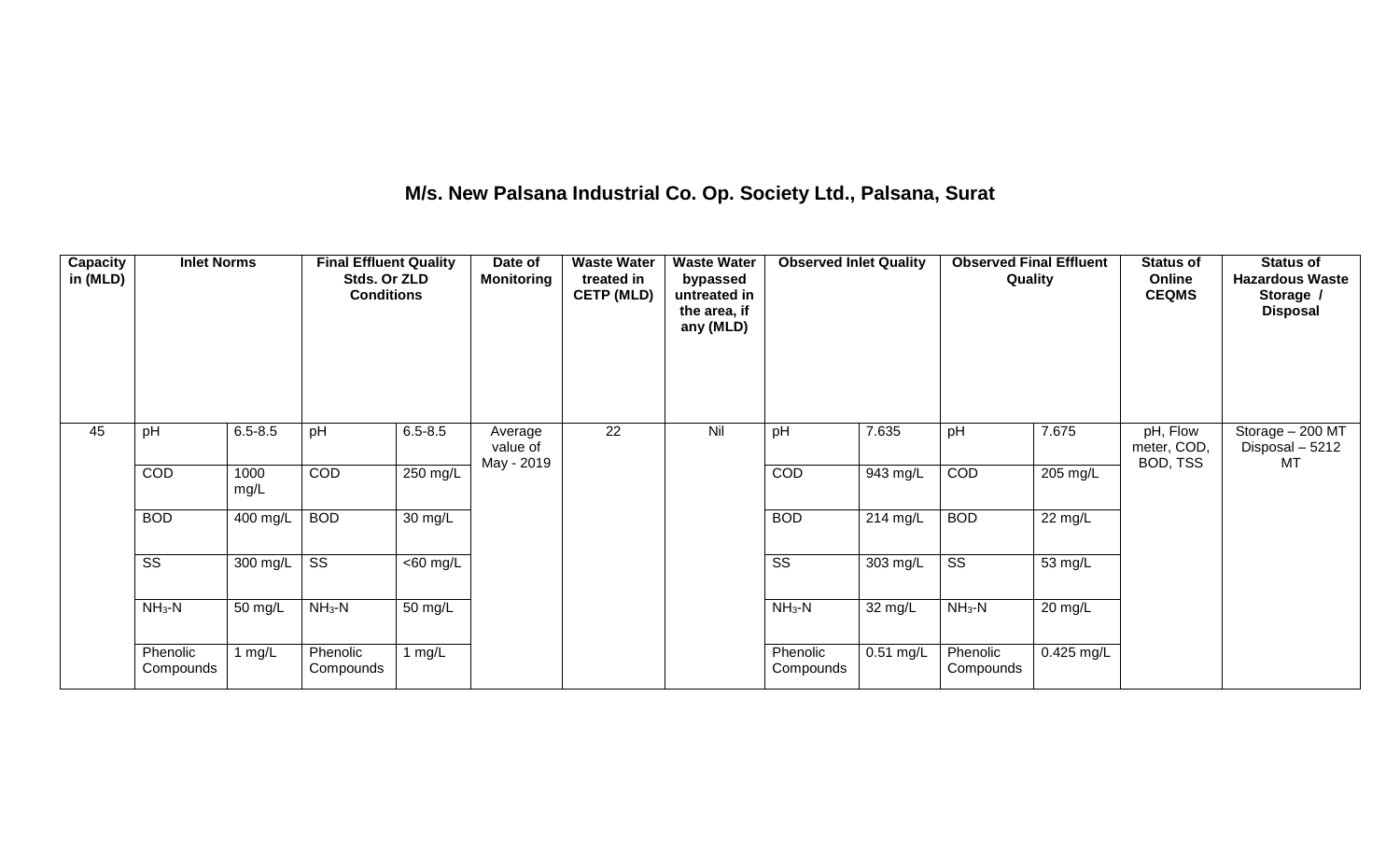## **M/s. Vapi Waste & Effluent Management Co. Ltd, Vapi**

| Capacity<br>in (MLD) | <b>Inlet Norms</b>     |              | <b>Final Effluent Quality</b><br>Stds. Or ZLD<br><b>Conditions</b> |                   | Date of<br>Monitoring             | <b>Waste Water</b><br>treated in<br><b>CETP (MLD)</b> | <b>Waste Water</b><br>bypassed<br>untreated in<br>the area, if<br>any (MLD) | <b>Observed Inlet Quality</b> |            | <b>Observed Final Effluent</b><br>Quality |                    | <b>Status of</b><br>Online<br><b>CEQMS</b> | <b>Status of</b><br><b>Hazardous Waste</b><br>Storage /<br><b>Disposal</b> |
|----------------------|------------------------|--------------|--------------------------------------------------------------------|-------------------|-----------------------------------|-------------------------------------------------------|-----------------------------------------------------------------------------|-------------------------------|------------|-------------------------------------------|--------------------|--------------------------------------------|----------------------------------------------------------------------------|
| 55                   | pH                     | $6.5 - 8.5$  | 0.                                                                 | $6.5 - 8.5$       | Average<br>value of<br>May - 2019 | 55                                                    | Nil                                                                         | pH                            | 7.463      | pH                                        | 7.55               | pH, Flow<br>Meter, TOC &<br>DO Meter       | Storage - 12760<br>MT                                                      |
|                      | COD                    | 1000<br>mg/L | COD                                                                | 250 mg/L          |                                   |                                                       |                                                                             | COD                           | 1331 mg/L  | COD                                       | $287 \text{ mg/L}$ |                                            |                                                                            |
|                      | <b>BOD</b>             | 400 mg/L     | <b>BOD</b>                                                         | $30 \text{ mg/L}$ |                                   |                                                       |                                                                             | <b>BOD</b>                    | 328 mg/L   | <b>BOD</b>                                | 32 mg/L            |                                            |                                                                            |
|                      | $\overline{\text{SS}}$ | 300 mg/L     | $\overline{\text{SS}}$                                             | 100 mg/L          |                                   |                                                       |                                                                             | $\overline{\text{ss}}$        | 111 $mg/L$ | $\overline{\text{ss}}$                    | 67 mg/L            |                                            |                                                                            |
|                      | $NH3-N$                | 50 mg/L      | $NH3-N$                                                            | 50 mg/L           |                                   |                                                       |                                                                             | $NH_3-N$                      | 67 mg/L    | $NH3-N$                                   | $52 \text{ mg/L}$  |                                            |                                                                            |
|                      | Phenolic<br>Compounds  | 1 mg/L       | Phenolic<br>Compounds                                              | 1 mg/ $L$         |                                   |                                                       |                                                                             | Phenolic<br>Compounds         | 5.25 mg/L  | Phenolic<br>Compounds                     | 0.641 mg/L         |                                            |                                                                            |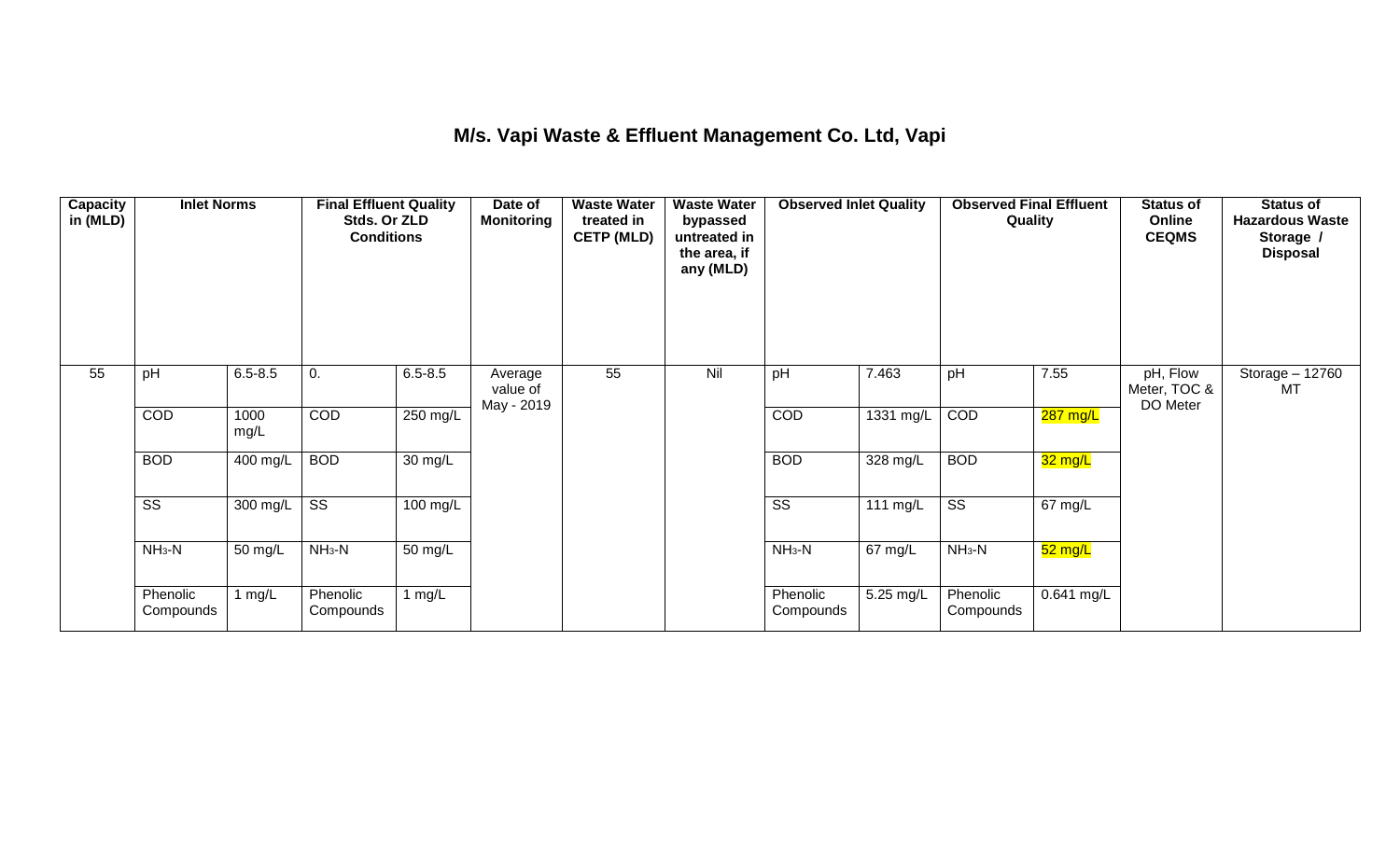### **M/s. Sarigam Clean Initiative (Old Name-Gujarat Industrial Development Corporation), Sarigam**

| Capacity<br>in (MLD) | <b>Inlet Norms</b>                              |              | <b>Final Effluent Quality</b><br>Stds. Or ZLD<br><b>Conditions</b> |             | Date of<br><b>Monitoring</b> | <b>Waste Water</b><br>treated in<br><b>CETP (MLD)</b><br>8.5 | <b>Waste Water</b><br>bypassed<br>untreated in<br>the area, if<br>any (MLD) | <b>Observed Inlet Quality</b>                   |               | <b>Observed Final Effluent</b><br>Quality |                      | <b>Status of</b><br>Online<br><b>CEQMS</b> | <b>Status of</b><br><b>Hazardous Waste</b><br>Storage /<br><b>Disposal</b> |
|----------------------|-------------------------------------------------|--------------|--------------------------------------------------------------------|-------------|------------------------------|--------------------------------------------------------------|-----------------------------------------------------------------------------|-------------------------------------------------|---------------|-------------------------------------------|----------------------|--------------------------------------------|----------------------------------------------------------------------------|
| 12.5                 | pH                                              | $6.5 - 8.5$  | pH                                                                 | $6.5 - 8.5$ | Average<br>value of          |                                                              | Nil                                                                         | pH                                              | 8.02          | pH                                        | 8.17                 | Flow Meter,<br><b>TOC</b> meter            | Storage - 100 MT                                                           |
|                      | COD                                             | 1000<br>mg/L | COD                                                                | 250 mg/L    | May - 2019                   |                                                              |                                                                             | COD                                             | $250$ mg/L    | COD                                       | $191$ mg/L           |                                            |                                                                            |
|                      | BOD <sub>(3</sub><br>days at<br>$27^{\circ}C$ ) | 400 mg/L     | BOD <sub>(3</sub><br>days at<br>$27^{\circ}C$ )                    | 100 mg/L    |                              |                                                              |                                                                             | BOD <sub>(3</sub><br>days at<br>$27^{\circ}C$ ) | 68 mg/L       | BOD (3 days<br>at $27^{\circ}$ C)         | $23 \text{ mg/L}$    |                                            |                                                                            |
|                      | SS                                              | 300 mg/L     | SS                                                                 | 100 mg/L    |                              |                                                              |                                                                             | SS                                              | 64 mg/L       | $\overline{\text{SS}}$                    | $\overline{5}4$ mg/L |                                            |                                                                            |
|                      | $NH3-N$                                         | 50 mg/L      | $NH3-N$                                                            | 50 mg/L     |                              |                                                              |                                                                             | $NH_3-N$                                        | 18 mg/L       | $NH3-N$                                   | 39 mg/L              |                                            |                                                                            |
|                      | Phenolic<br>1 $mg/L$<br>Compounds               |              | Phenolic<br>Compounds                                              | 1 mg/L      |                              |                                                              |                                                                             | Phenolic<br>Compounds                           | 0.905<br>mg/L | Phenolic<br>Compounds                     | $0.32$ mg/L          |                                            |                                                                            |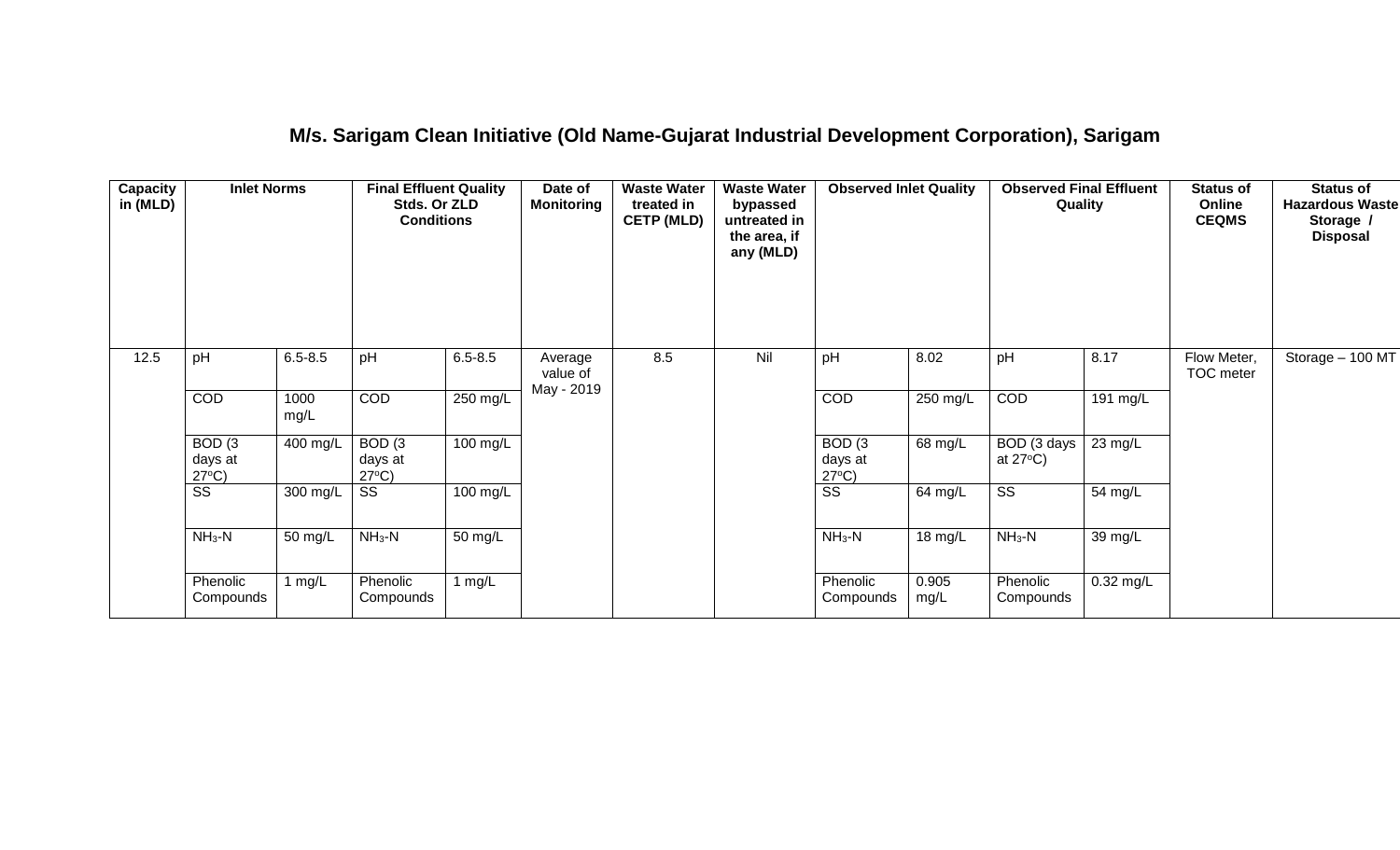### **M/s. Veraval Industries Association, Veraval, Junagadh**

| Capacity<br>in (MLD) | <b>Inlet Norms</b>     |                          | <b>Final Effluent Quality</b><br>Stds. Or ZLD<br><b>Conditions</b> |            | Date of<br><b>Monitoring</b>      | <b>Waste Water</b><br>treated in<br><b>CETP (MLD)</b> | <b>Waste Water</b><br>bypassed<br>untreated in<br>the area, if<br>any (MLD) | <b>Observed Inlet Quality</b> |          | <b>Observed Final Effluent</b><br>Quality |            | <b>Status of</b><br>Online<br><b>CEQMS</b> | <b>Status of</b><br><b>Hazardous Waste</b><br>Storage /<br><b>Disposal</b> |
|----------------------|------------------------|--------------------------|--------------------------------------------------------------------|------------|-----------------------------------|-------------------------------------------------------|-----------------------------------------------------------------------------|-------------------------------|----------|-------------------------------------------|------------|--------------------------------------------|----------------------------------------------------------------------------|
| 5                    | pH                     | 5.5 to 9                 | pH                                                                 | 6 to 9     | Average<br>value of<br>May - 2019 | 1.5                                                   | Nil                                                                         | pH                            | 7.88     | pH                                        | 7.08       | $\overline{\phantom{a}}$                   | Ξ.                                                                         |
|                      | COD                    | 3500<br>mg/L             | COD                                                                | 250 mg/L   |                                   |                                                       |                                                                             | COD                           | 788 mg/L | COD                                       | 317 mg/L   |                                            |                                                                            |
|                      | <b>BOD</b>             | 1000<br>mg/L             | <b>BOD</b>                                                         | 100 mg/L   |                                   |                                                       |                                                                             | <b>BOD</b>                    | 86 mg/L  | <b>BOD</b>                                | 86 mg/L    |                                            |                                                                            |
|                      | $\overline{\text{ss}}$ | 200 mg/L                 | $\overline{\text{ss}}$                                             | $100$ mg/L |                                   |                                                       |                                                                             | $\overline{\text{ss}}$        | 328 mg/L | $\overline{\text{ss}}$                    | $166$ mg/L |                                            |                                                                            |
|                      | $NH3-N$                | 50 mg/L                  | $NH3-N$                                                            | 50 mg/L    |                                   |                                                       |                                                                             | $NH3-N$                       | 189 mg/L | $NH3-N$                                   | $192$ mg/L |                                            |                                                                            |
|                      | Phenol                 | $\overline{\phantom{a}}$ | Phenol                                                             |            |                                   |                                                       |                                                                             | Phenolic<br>Compounds         |          | Phenolic<br>Compounds                     |            |                                            |                                                                            |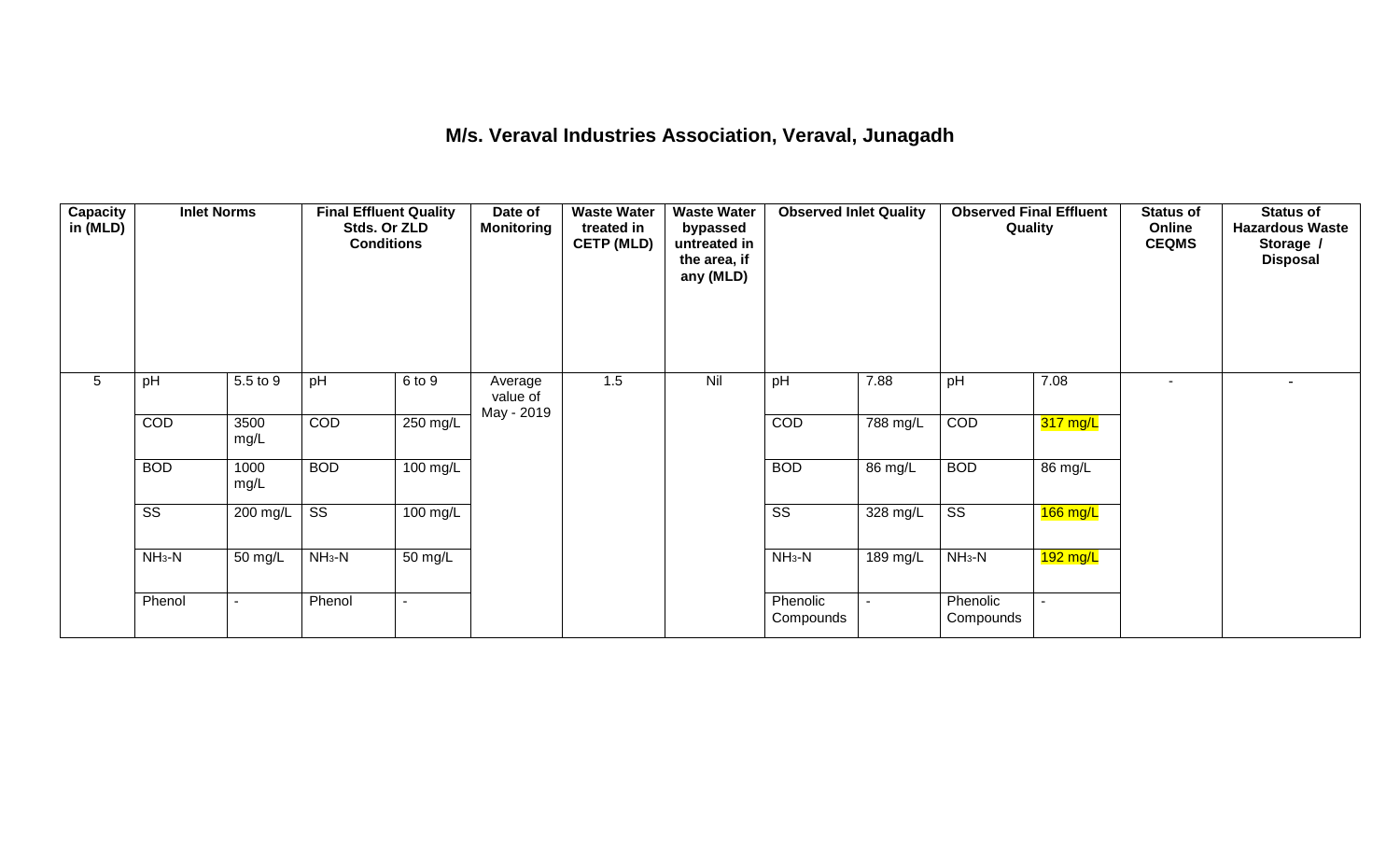### **M/s. Bhatgam Washing Ghat Suddhikaran Yojana Pvt. Ltd., Bhatgam, Rajkot**

| <b>Capacity</b><br>in (MLD) | <b>Inlet Norms</b><br>$10.5 - 12$<br>pH |              | <b>Final Effluent Quality</b><br>Stds. Or ZLD<br><b>Conditions</b> |                      | Date of<br><b>Monitoring</b>      | <b>Waste Water</b><br>treated in<br><b>CETP (MLD)</b> | <b>Waste Water</b><br>bypassed<br>untreated in<br>the area, if<br>any (MLD) | <b>Observed Inlet Quality</b> |  | <b>Observed Final Effluent</b><br>Quality |          | <b>Status of</b><br>Online<br><b>CEQMS</b> | <b>Status of</b><br><b>Hazardous Waste</b><br>Storage /<br><b>Disposal</b> |
|-----------------------------|-----------------------------------------|--------------|--------------------------------------------------------------------|----------------------|-----------------------------------|-------------------------------------------------------|-----------------------------------------------------------------------------|-------------------------------|--|-------------------------------------------|----------|--------------------------------------------|----------------------------------------------------------------------------|
| 30                          |                                         |              | pH                                                                 | $6.5 - 9$            | Average<br>value of<br>May - 2019 | 6.00                                                  | Nil                                                                         | pH                            |  | pH                                        | 8.70     | pH, Flow<br>meter, SS,<br>Color, MLSS,     |                                                                            |
|                             | COD                                     | 1000<br>mg/L | COD                                                                | $100$ mg/L           |                                   |                                                       |                                                                             | COD                           |  | COD                                       | 129 mg/L | <b>COD</b>                                 |                                                                            |
|                             | <b>BOD</b>                              | 350 mg/L     | <b>BOD</b>                                                         | 30 mg/L              |                                   |                                                       |                                                                             | <b>BOD</b>                    |  | <b>BOD</b>                                | 25 mg/L  |                                            |                                                                            |
|                             | $\overline{\text{ss}}$                  | 2000<br>mg/L | $\overline{\text{ss}}$                                             | $100$ mg/L           |                                   |                                                       |                                                                             | $\overline{\text{ss}}$        |  | $\overline{\text{ss}}$                    | 632 mg/L |                                            |                                                                            |
|                             | $NH3-N$                                 | 75 mg/L      | $NH3-N$                                                            | $\overline{50}$ mg/L |                                   |                                                       |                                                                             | $NH3-N$                       |  | $NH3-N$                                   | $2$ mg/L |                                            |                                                                            |
|                             | Phenolic<br>Compounds                   | 5 mg/L       | Phenolic<br>Compounds                                              | 1 $mg/L$             |                                   |                                                       |                                                                             | Phenolic<br>Compounds         |  | Phenolic<br>Compounds                     | $\sim$   |                                            |                                                                            |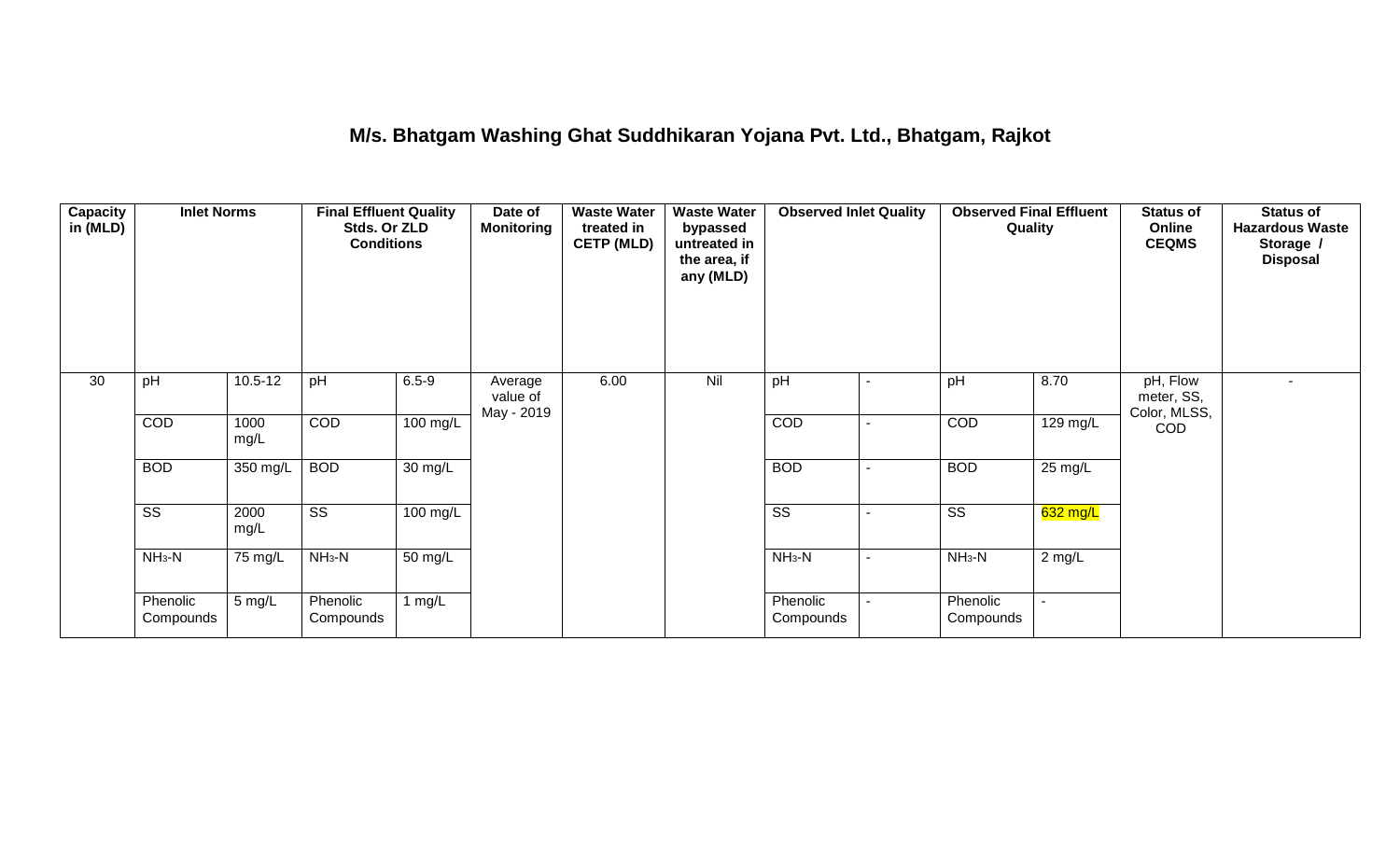# **M/s. Jetpur Dyeing & Printing Association, Jetpur, Rajkot**

| Capacity<br>in (MLD) | <b>Inlet Norms</b>     | 10.5-12.0<br>pH |                        | <b>Final Effluent Quality</b><br>Stds. Or ZLD<br><b>Conditions</b> |                                   | <b>Waste Water</b><br>treated in<br><b>CETP (MLD)</b> | <b>Waste Water</b><br>bypassed<br>untreated in<br>the area, if<br>any (MLD) | <b>Observed Inlet Quality</b> | <b>Observed Final Effluent</b><br>Quality |                       | <b>Status of</b><br>Online<br><b>CEQMS</b> | <b>Status of</b><br><b>Hazardous Waste</b><br>Storage /<br><b>Disposal</b> |
|----------------------|------------------------|-----------------|------------------------|--------------------------------------------------------------------|-----------------------------------|-------------------------------------------------------|-----------------------------------------------------------------------------|-------------------------------|-------------------------------------------|-----------------------|--------------------------------------------|----------------------------------------------------------------------------|
| 10.00                |                        |                 | pH                     | $6.5 - 9$                                                          | Average<br>value of<br>May - 2019 | 7.00                                                  | Nil                                                                         | pH                            | pH                                        | 6.91                  | pH, Flow<br>meter                          |                                                                            |
|                      | COD                    | 1000<br>mg/L    | COD                    | $250 \text{ mg/L}$                                                 |                                   |                                                       |                                                                             | COD                           | COD                                       | $\overline{731}$ mg/L |                                            |                                                                            |
|                      | <b>BOD</b>             | 350 mg/L        | <b>BOD</b>             | 100 mg/L                                                           |                                   |                                                       |                                                                             | <b>BOD</b>                    | <b>BOD</b>                                | 195 mg/L              |                                            |                                                                            |
|                      | $\overline{\text{ss}}$ | 2000<br>mg/L    | $\overline{\text{ss}}$ | $\overline{100}$ mg/L                                              |                                   |                                                       |                                                                             | $\overline{\text{ss}}$        | $\overline{\text{ss}}$                    | 126 mg/L              |                                            |                                                                            |
|                      | $NH3-N$                | 75 mg/L         | $NH3-N$                | 50 mg/L                                                            |                                   |                                                       |                                                                             | $NH_3-N$                      | $NH_3-N$<br>5 mg/L                        |                       |                                            |                                                                            |
|                      | Phenolic<br>Compounds  | 5 mg/L          | Phenolic<br>Compounds  | 1 $mg/L$                                                           |                                   |                                                       |                                                                             | Phenolic<br>Compounds         | Phenolic<br>Compounds                     |                       |                                            |                                                                            |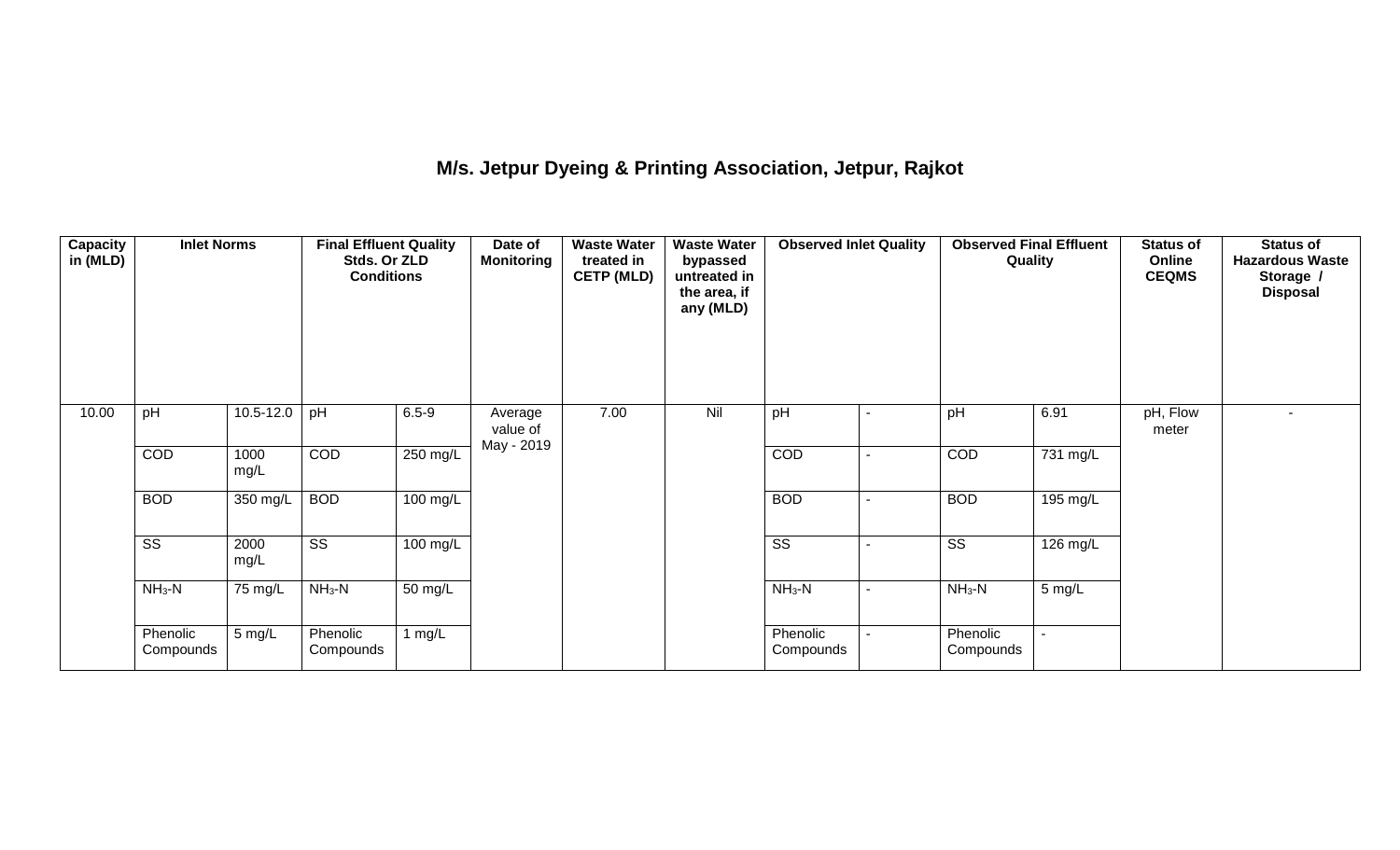# **M/s. Shri Dhareshwar GIDC Vistar Association,Dhareshwar, Rajkot**

| Capacity<br>in (MLD) | <b>Inlet Norms</b>     |              | <b>Final Effluent Quality</b><br>Stds. Or ZLD<br><b>Conditions</b> |                      | <b>Waste Water</b><br><b>Waste Water</b><br>Date of<br><b>Monitoring</b><br>treated in<br>bypassed<br><b>CETP (MLD)</b><br>untreated in<br>the area, if<br>any (MLD) |      | <b>Observed Inlet Quality</b> |                        | <b>Observed Final Effluent</b><br>Quality |                        | <b>Status of</b><br>Online<br><b>CEQMS</b> | <b>Status of</b><br><b>Hazardous Waste</b><br>Storage /<br><b>Disposal</b> |  |
|----------------------|------------------------|--------------|--------------------------------------------------------------------|----------------------|----------------------------------------------------------------------------------------------------------------------------------------------------------------------|------|-------------------------------|------------------------|-------------------------------------------|------------------------|--------------------------------------------|----------------------------------------------------------------------------|--|
| 0.09                 | pH                     | $10.5 - 12$  | pH                                                                 | 6.5 to 9             | Average<br>value of<br>May - 2019                                                                                                                                    | 0.07 | Nil                           | pH                     | 6.6                                       | pH                     | 7.86                                       | pH, Flow<br>Meter                                                          |  |
|                      | COD                    | 1000<br>mg/L | COD                                                                | 100 mg/L             |                                                                                                                                                                      |      |                               | COD                    | 1515 mg/L                                 | COD                    | 557 mg/L                                   |                                                                            |  |
|                      | <b>BOD</b>             | 350 mg/L     | <b>BOD</b>                                                         | $\overline{30}$ mg/L |                                                                                                                                                                      |      |                               | <b>BOD</b>             | $\overline{563}$ mg/L                     | <b>BOD</b>             | 220 mg/L                                   |                                                                            |  |
|                      | $\overline{\text{ss}}$ | 2000<br>mg/L | $\overline{\text{ss}}$                                             | $100 \text{ mg/L}$   |                                                                                                                                                                      |      |                               | $\overline{\text{ss}}$ | 572 mg/L                                  | $\overline{\text{SS}}$ | 94 mg/L                                    |                                                                            |  |
|                      | $NH3-N$                | 75 mg/L      | $NH3-N$                                                            | $\overline{50}$ mg/L |                                                                                                                                                                      |      |                               | $NH_3-N$               | $\overline{36}$ mg/L                      | $NH3-N$                | $20 \text{ mg/L}$                          |                                                                            |  |
|                      | Phenolic<br>Compounds  | 5 mg/L       | Phenolic<br>Compounds                                              | 1 $mg/L$             |                                                                                                                                                                      |      |                               | Phenolic<br>Compounds  |                                           | Phenolic<br>Compounds  |                                            |                                                                            |  |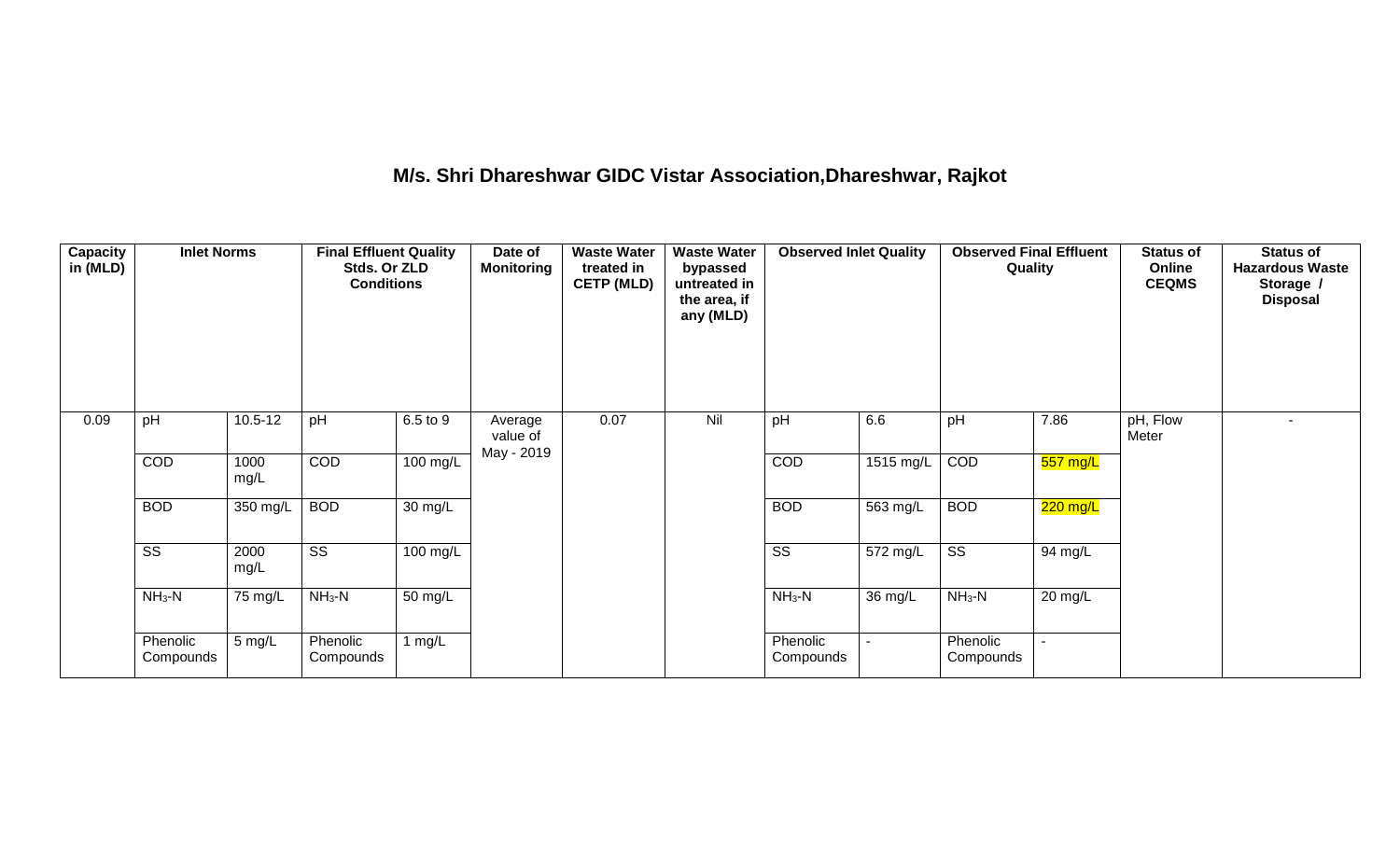## **M/s. Jay Khodiyar Enviro-Technologies Pvt. Ltd., Rajkot**

| <b>Capacity</b><br>in (MLD) | <b>Inlet Norms</b><br>pH<br>Up to 5 |                          | <b>Final Effluent Quality</b><br>Stds. Or ZLD<br><b>Conditions</b> |                    | Date of<br><b>Monitoring</b>      | <b>Waste Water</b><br>treated in<br><b>CETP (MLD)</b> | <b>Waste Water</b><br>bypassed<br>untreated in<br>the area, if<br>any (MLD) | <b>Observed Inlet Quality</b> |                   | <b>Observed Final Effluent</b><br>Quality |            | <b>Status of</b><br>Online<br><b>CEQMS</b> | <b>Status of</b><br><b>Hazardous Waste</b><br>Storage /<br><b>Disposal</b> |
|-----------------------------|-------------------------------------|--------------------------|--------------------------------------------------------------------|--------------------|-----------------------------------|-------------------------------------------------------|-----------------------------------------------------------------------------|-------------------------------|-------------------|-------------------------------------------|------------|--------------------------------------------|----------------------------------------------------------------------------|
| 0.025                       |                                     |                          | pH                                                                 | 6.5 to 8.5         | Average<br>value of<br>May - 2019 | 0.007                                                 | Nil                                                                         | pH                            | 1.54              | pH                                        | 7.51       | $\sim$                                     | Storage - 1 MT                                                             |
|                             | COD                                 | 250 mg/L                 | COD                                                                | $100 \text{ mg/L}$ |                                   |                                                       |                                                                             | COD                           | 68 mg/L           | COD                                       | 18 mg/L    |                                            |                                                                            |
|                             | <b>BOD</b>                          | 100 mg/L                 | <b>BOD</b>                                                         | 30 mg/L            |                                   |                                                       |                                                                             | <b>BOD</b>                    | $18 \text{ mg/L}$ | <b>BOD</b>                                | 3 mg/L     |                                            |                                                                            |
|                             | $\overline{\text{ss}}$              | 250 mg/L                 | $\overline{\text{ss}}$                                             | 100 mg/L           |                                   |                                                       |                                                                             | $\overline{\text{ss}}$        | 168 mg/L          | $\overline{\text{ss}}$                    | 36 mg/L    |                                            |                                                                            |
|                             | $NH3-N$                             | $\overline{\phantom{a}}$ | $NH3-N$                                                            | 50 mg/L            |                                   |                                                       |                                                                             | $NH3-N$                       | 15 mg/L           | $NH3-N$                                   | $1$ mg/L   |                                            |                                                                            |
|                             | Phenolic<br>Compounds               |                          | Phenolic<br>Compounds                                              | 1 $mg/L$           |                                   |                                                       |                                                                             | Phenolic<br>Compounds         | <b>BDL</b>        | Phenolic<br>Compounds                     | <b>BDL</b> |                                            |                                                                            |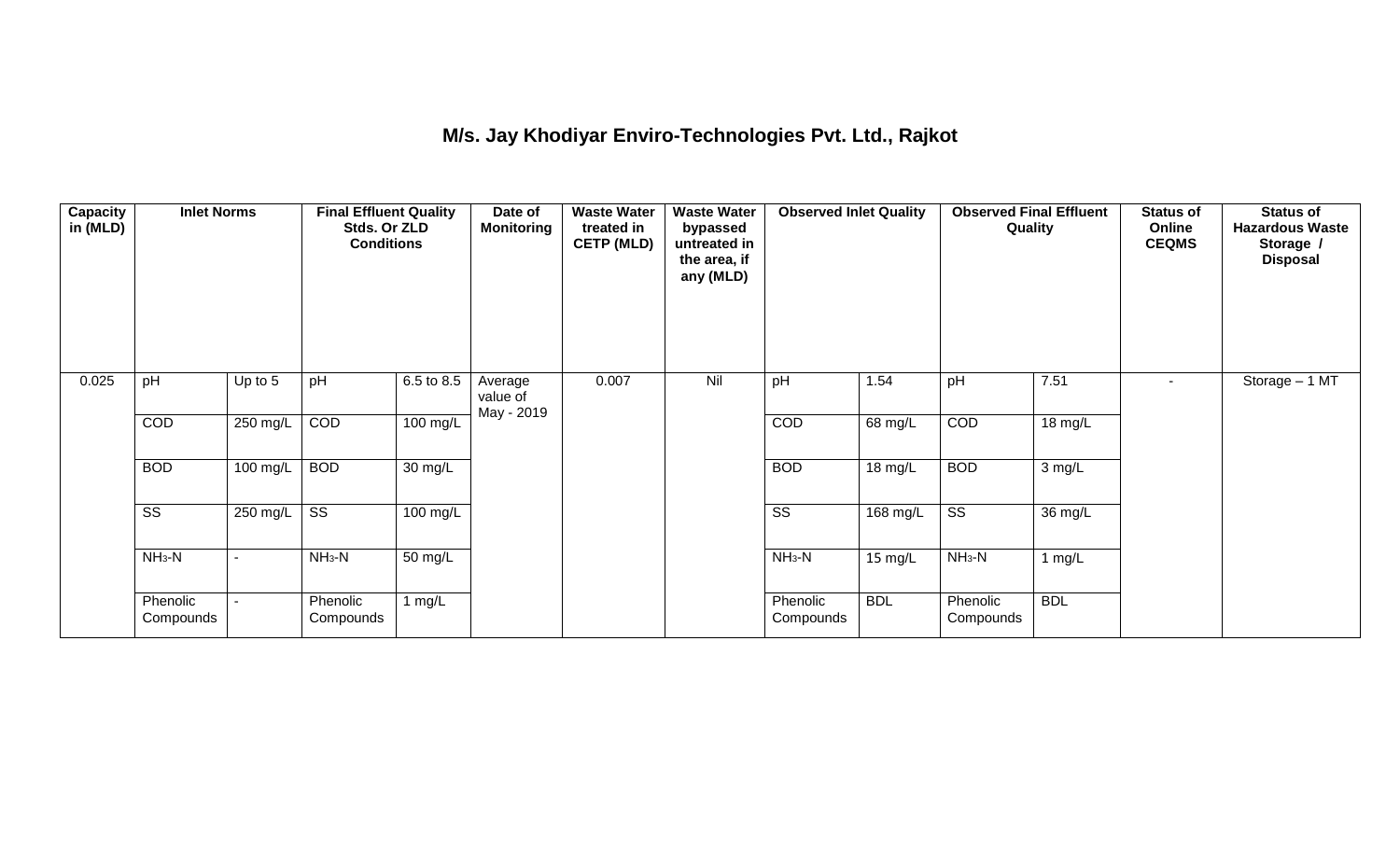### **M/s. Kalol GIDC Industries Association, Kadi, Gandhinagar**

| Capacity<br>in (MLD) | <b>Inlet Norms</b>     |              | <b>Final Effluent Quality</b><br>Stds. Or ZLD<br><b>Conditions</b> |                    | Date of<br><b>Monitoring</b> | <b>Waste Water</b><br>treated in<br><b>CETP (MLD)</b> | <b>Waste Water</b><br>bypassed<br>untreated in<br>the area, if<br>any (MLD) | <b>Observed Inlet Quality</b> |   | <b>Observed Final Effluent</b><br>Quality |             | <b>Status of</b><br>Online<br><b>CEQMS</b> | <b>Status of</b><br><b>Hazardous Waste</b><br>Storage /<br><b>Disposal</b> |
|----------------------|------------------------|--------------|--------------------------------------------------------------------|--------------------|------------------------------|-------------------------------------------------------|-----------------------------------------------------------------------------|-------------------------------|---|-------------------------------------------|-------------|--------------------------------------------|----------------------------------------------------------------------------|
| 0.40                 | pH                     | 6.5 to 8.5   | pH                                                                 | 6.5 to 8.5         | Average<br>value of          | 0.35                                                  | Nil                                                                         | pH                            |   | pH                                        | 7.94        |                                            | Storage - 13 MT<br>Disposal - 24 MT                                        |
|                      | COD                    | 2000<br>mg/L | COD                                                                | 250 mg/L           | May - 2019                   |                                                       |                                                                             | COD                           |   | COD                                       | 304 mg/L    |                                            |                                                                            |
|                      | <b>BOD</b>             | 700 mg/L     | <b>BOD</b>                                                         | $100 \text{ mg/L}$ |                              |                                                       |                                                                             | <b>BOD</b>                    |   | <b>BOD</b>                                | 63 mg/L     |                                            |                                                                            |
|                      | $\overline{\text{ss}}$ |              | $\overline{\text{ss}}$                                             | 100 mg/L           |                              |                                                       |                                                                             | $\overline{\text{ss}}$        | - | $\overline{\text{ss}}$                    | 104 mg/L    |                                            |                                                                            |
|                      | $NH3-N$                | 50 mg/L      | $NH3-N$                                                            | 50 mg/L            |                              |                                                       |                                                                             | $NH3-N$                       | ۰ | $NH_3-N$                                  | 46 mg/L     |                                            |                                                                            |
|                      | Phenolic<br>Compounds  |              | Phenolic<br>Compounds                                              | 1 $mg/L$           |                              |                                                       |                                                                             | Phenolic<br>Compounds         |   | Phenolic<br>Compounds                     | $0.07$ mg/L |                                            |                                                                            |